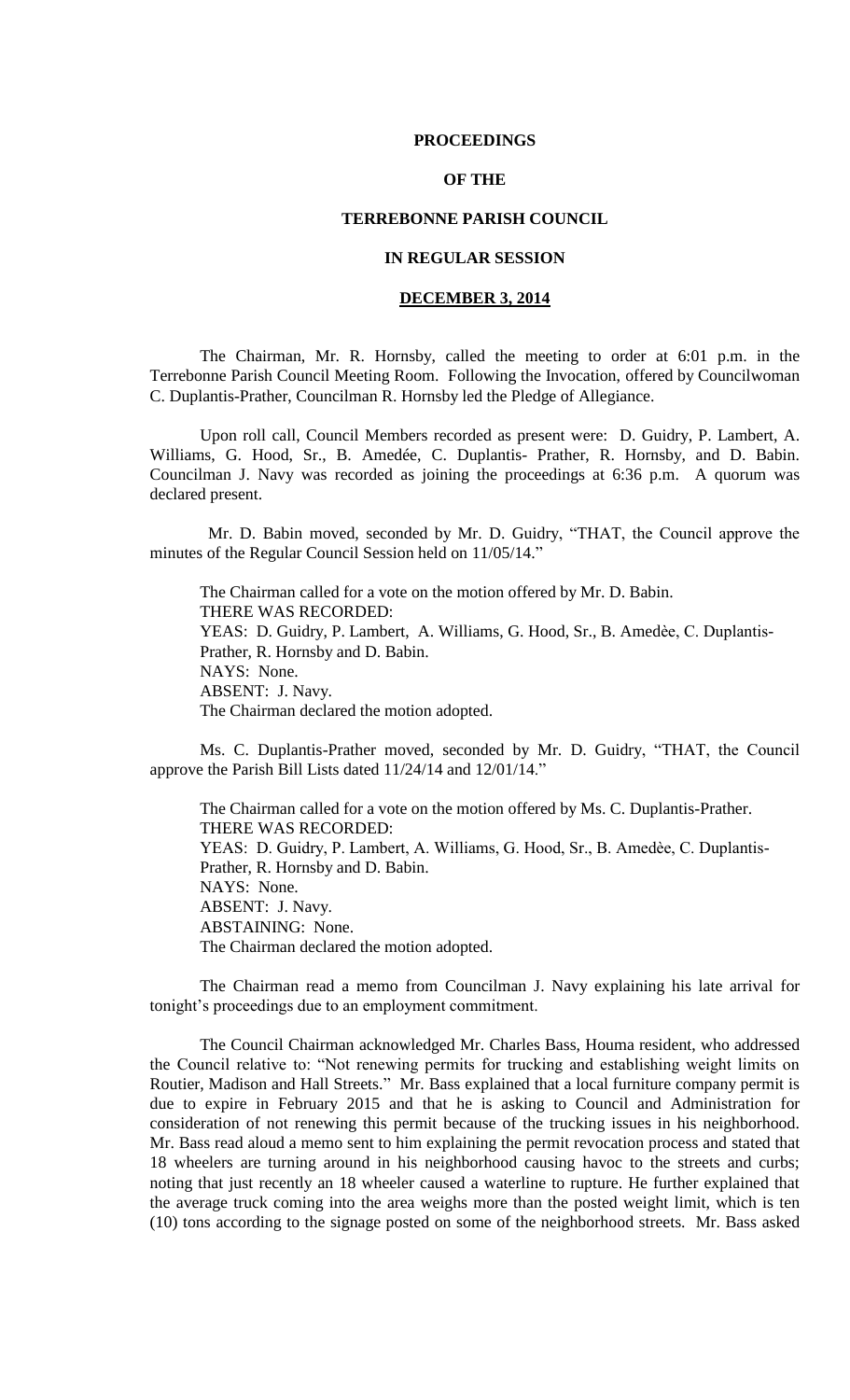the Council and Administration to look into this problem that they are having and reiterated his request not to extend this permit.

Upon questioning from Councilwoman A. Williams, Parish Manager A. Levron explained that an inspection will be conducted before the next permit is issued, at which time, if the Public Works Department feels that the road is being destroyed, the permit can be revoked and/or not renewed.

Councilwoman A. Williams asked Mr. Patrick Gordon, Planning and Zoning Director, to conduct a study in the area of Routier, Madison and Hall Streets to determine if a ten (10) ton weight limit is feasible in this area; noting that the zoning regulations only regulates land use not the use of the roadways.

The Council Chairman acknowledged Mr. Andrew Dean, a Houma resident, who addressed the Council relative to the "lack of a response/involvement of the Council and the Parish President regarding the Martin Folse controversy". Mr. Dean explained that he was appalled by the comments made by HTV owner Martin Folse on his recent November 10 broadcast pertaining to an incident at a gas station on Hwy. 311 and St. Charles St. Mr. Dean paraphrased a Facebook post of Mr. Folse explaining that, in his opinion, it is a form of "demagoguing".

Mr. D. Guidry moved, seconded by Ms. C. Duplantis-Prather, "THAT, the Council extend Mr. Andrew Dean's time an additional minute."

The Chairman called for a vote on the motion offered by Mr. D. Guidry. THERE WAS RECORDED: YEAS: D. Guidry, P. Lambert, A. Williams, G. Hood, Sr., B. Amedèe, C. Duplantis-Prather, R. Hornsby and D. Babin. NAYS: None. ABSENT: J. Navy. The Chairman declared the motion adopted.

Mr. Dean continued by reading the Facebook post from the owner of the gas station, in question, who was upset over this whole ordeal. Mr. Dean asked the Council and Administration to "stand up" and/or confront Mr. Folse for his outlandish behavior and for his erroneous broadcast.

Councilman D. Babin responded to Mr. Dean's implications by stating that the Council has no jurisdiction over other people's opinions; noting that Mr. Martin Folse has a right to his freedom of speech, which was afforded to him by the First Amendment of the Constitution, as all Americans do. Mr. Babin expressed his thoughts regarding the matter to the citizens of Terrebonne Parish adding that the Council highly regards all veterans and has no bias whatsoever against anyone living in this great parish.

Parish President M. Claudet explained that he has received numerous telephone calls concerning this matter prior to tonight's meeting. He noted that the matter is a Martin Folse issue and not a parish issue.

The Chairman acknowledged Ms. Kelly Duplantis, a Houma resident, who addressed the Council relative to the matter of a pay raise for first responders (police officers). Ms. Duplantis explained that she has heard several conversations pertaining to the potential of pay raises for police officers; explaining that she heard the idea was "scoffed" at. She explained that there is a need for increased pay because of the magnitude of the job; noted that in areas with increased poverty levels, crime rates has increased, thus causing more police officers to be present in those areas and respond to the increased calls. Ms. Duplantis added that she is in favor of increased pay for officers and asked the Council to find the funding in the budget for the pay increase.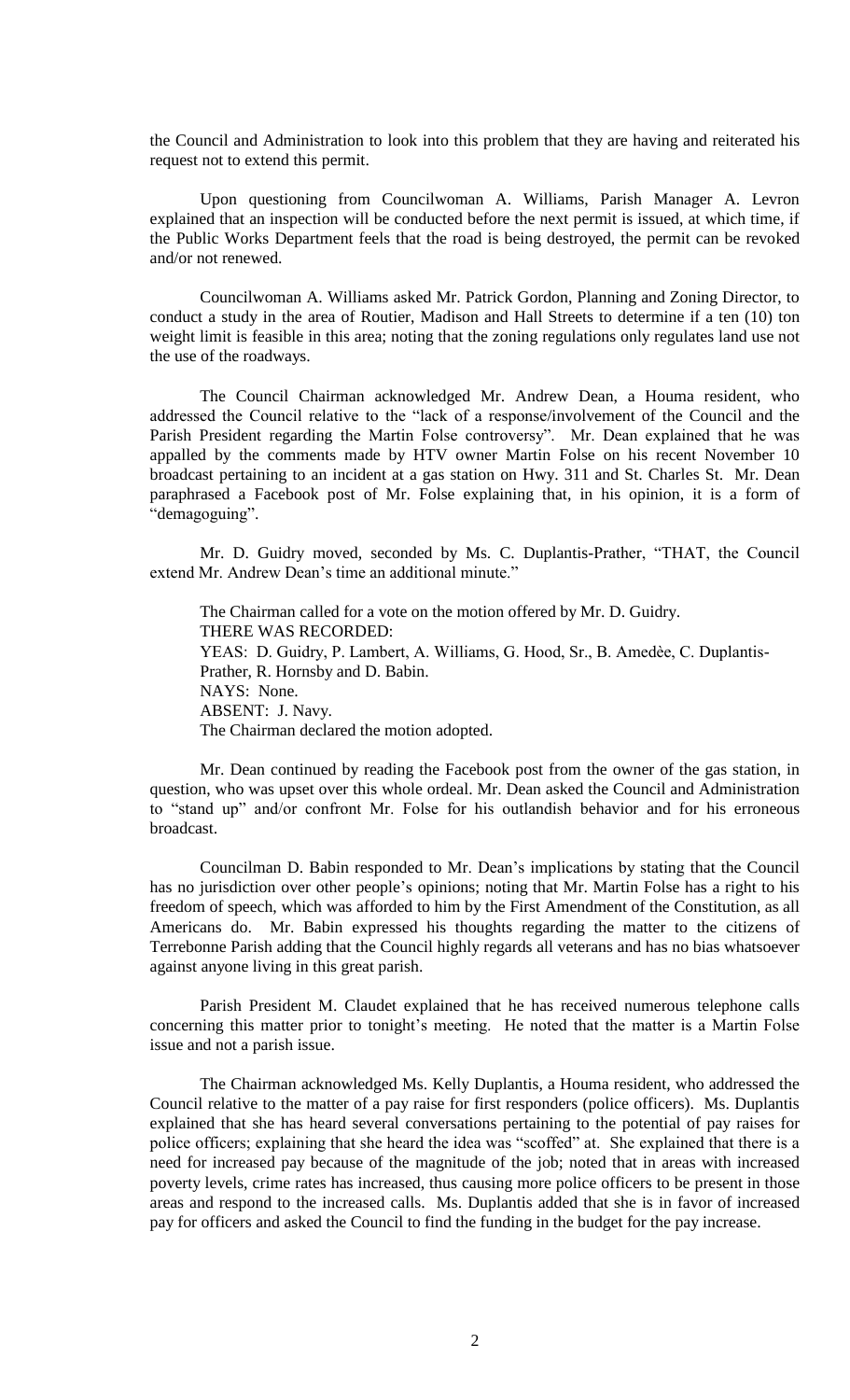Mr. J. Navy was recorded as entering the proceedings at this time.

Several Council members along with President Claudet thanked Ms. Duplantis for her comments as well as her willingness to share her thoughts and ideas with the Council; explained that no one from this legislative body has "scoffed" at the idea of giving pay raises to Houma police officers, but offered suggestions and alternatives as to how to increase the department's budget so that officers can receive a pay raise.

Mr. P. Lambert moved, seconded by Ms. C. Duplantis-Prather, "THAT, it now being 6:51 p.m., the Council open public hearings."

The Chairman called for a vote on the motion offered by Mr. P. Lambert. THERE WAS RECORDED: YEAS: D. Guidry, P. Lambert, J. Navy, A. Williams, G. Hood, Sr., B. Amedèe, C. Duplantis-Prather, R. Hornsby and D. Babin. NAYS: None. ABSENT: None. The Chairman declared the motion adopted.

The Chairman recognized the public for comments on the following:

A. A proposed ordinance to adopt the 2015 Operations and Maintenance Budget, and the Five Year Capital Improvements Budget, of the Terrebonne Parish Consolidated Government as presented by the Parish President and further amended by the Terrebonne Parish Council; to amend the parish compensation plan for new and/or adjusted positions; and approve a 2% cost of living increase for the Parish President's departments and council staff.

There were no comments from the public on the proposed ordinance.

Ms. A. Williams moved, seconded by Ms. B. Amedèe, "THAT, the Council close the aforementioned public hearing."

The Chairman called for a vote on the motion offered by Ms. A. Williams. THERE WAS RECORDED: YEAS: D. Guidry, P. Lambert, J. Navy, A. Williams, G. Hood, Sr., B. Amedèe, C. Duplantis-Prather, R. Hornsby and D. Babin. NAYS: None. ABSENT: None. The Chairman declared the motion adopted.

OFFERED BY: Ms. A. Williams SECONDED BY: Mr. D. Babin

## ORDINANCE NO. 8494

AN ORDINANCE TO ADOPT THE 2015 OPERATIONS AND MAINTENANCE BUDGET, AND THE FIVE YEAR CAPITAL IMPROVEMENTS BUDGET, OF THE TERREBONNE PARISH CONSOLIDATED GOVERNMENT AS PRESENTED BY THE PARISH PRESIDENT AND FURTHER AMENDED BY THE TERREBONNE PARISH COUNCIL; TO AMEND THE PARISH COMPENSATION PLAN FOR NEW AND/OR ADJUSTED POSITIONS; APPROVE A 2% COST OF LIVING INCREASE FOR THE PARISH PRESIDENT'S DEPARTMENTS AND COUNCIL STAFF; AND TO ADDRESS OTHER MATTERS RELATIVE THERETO.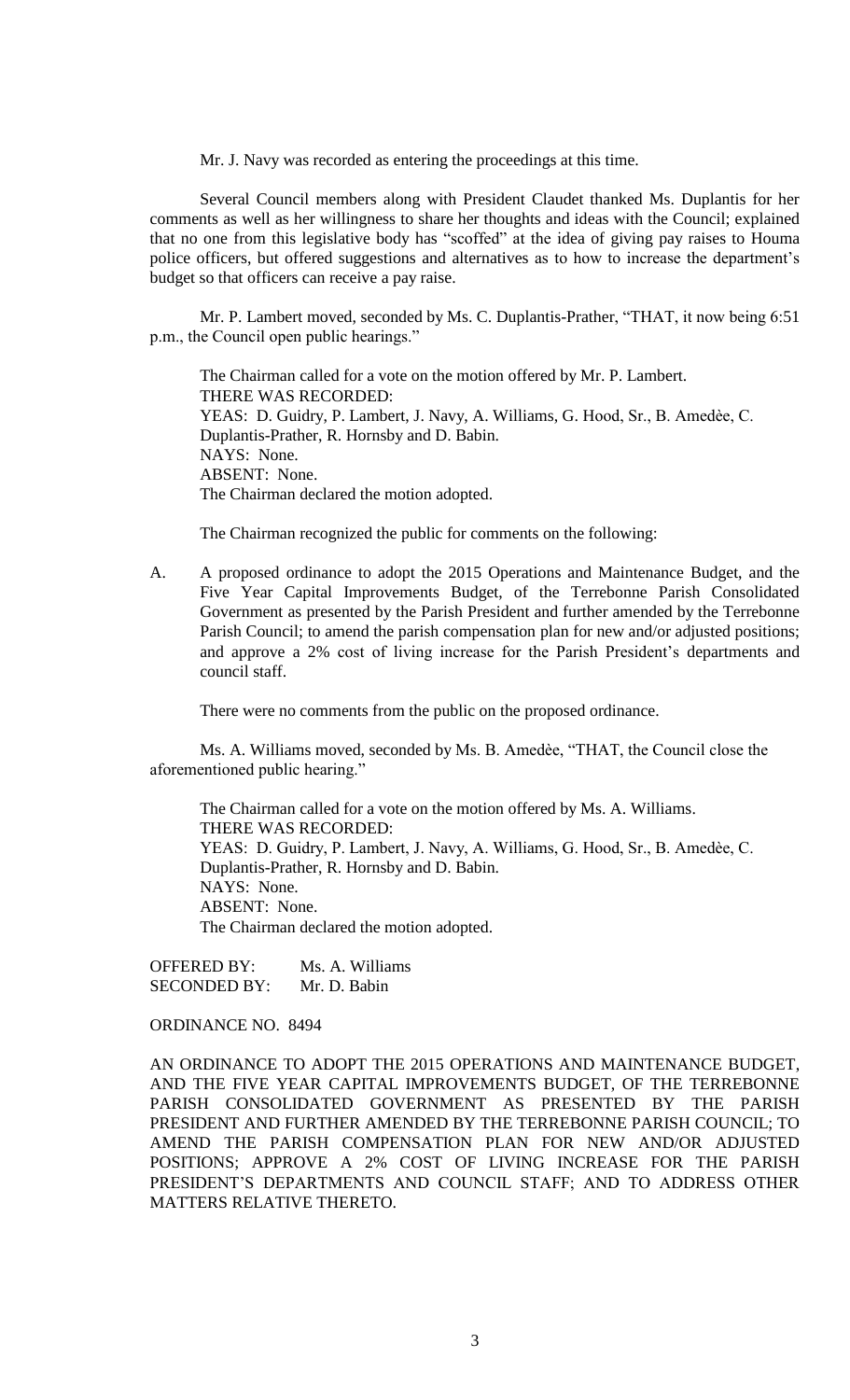## SECTION I

NOW, THEREFORE BE IT ORDAINED, by the Terrebonne Parish Council, on behalf of the Terrebonne Parish Consolidated Government, that the 2015 Operations and Maintenance Budget, and the Five Year Capital Improvements Budget, of the Terrebonne Parish Consolidated Government be hereby adopted, as presented by the Parish President and further amended by the Terrebonne Parish Council.

## SECTION II

If any word, clause, phrase, section or other portion of this ordinance shall be declared null, void, invalid, illegal, or unconstitutional, the remaining words, clauses, phrases, sections and other portions of this ordinance shall remain in full force and effect, the provisions of this ordinance hereby being declared to be severable.

#### SECTION III

This ordinance shall become effective upon approval by the Parish President or as otherwise provided in Section 2-13(b) of the Home Rule Charter for a Consolidated Government for Terrebonne Parish, whichever occurs sooner.

This ordinance, having been introduced and laid on the table for at least two weeks, was voted upon as follows:

THERE WAS RECORDED: YEAS: D. Guidry, P. Lambert, J. Navy, A. Williams, G. Hood, Sr., B. Amedee, C. Duplantis-Prather, R. Hornsby, and D. Babin. NAYS: None. NOT VOTING: None. ABSTAINING: None. ABSENT: None. The Chairman declared the ordinance adopted on this, the 3rd day of December 2014.

The Chairman recognized the public for comments on the following:

- B. A proposed ordinance to amend the 2014 Adopted Operating Budget of the Terrebonne Parish Consolidated Government for the following item and to provide for related matters:
	- I. Planning Department Levee Safety Public Outreach, \$13,500
	- II. Fire Prevention and Safety Grant, \$28,595
	- III. Downtown Bulb Out Project Donation, \$4,000
	- IV. CDBG Program, \$57,807
	- V. Solid Waste Department, \$5,647

There were no comments from the public on the proposed ordinance.

Ms. A. Williams moved, seconded by Mr. D. Babin, "THAT, the Council close the aforementioned public hearing."

The Chairman called for a vote on the motion offered by Ms. A. Williams. THERE WAS RECORDED: YEAS: D. Guidry, P. Lambert, J. Navy, A. Williams, G. Hood, Sr., B. Amedèe, C. Duplantis-Prather, R. Hornsby and D. Babin. NAYS: None. ABSENT: None.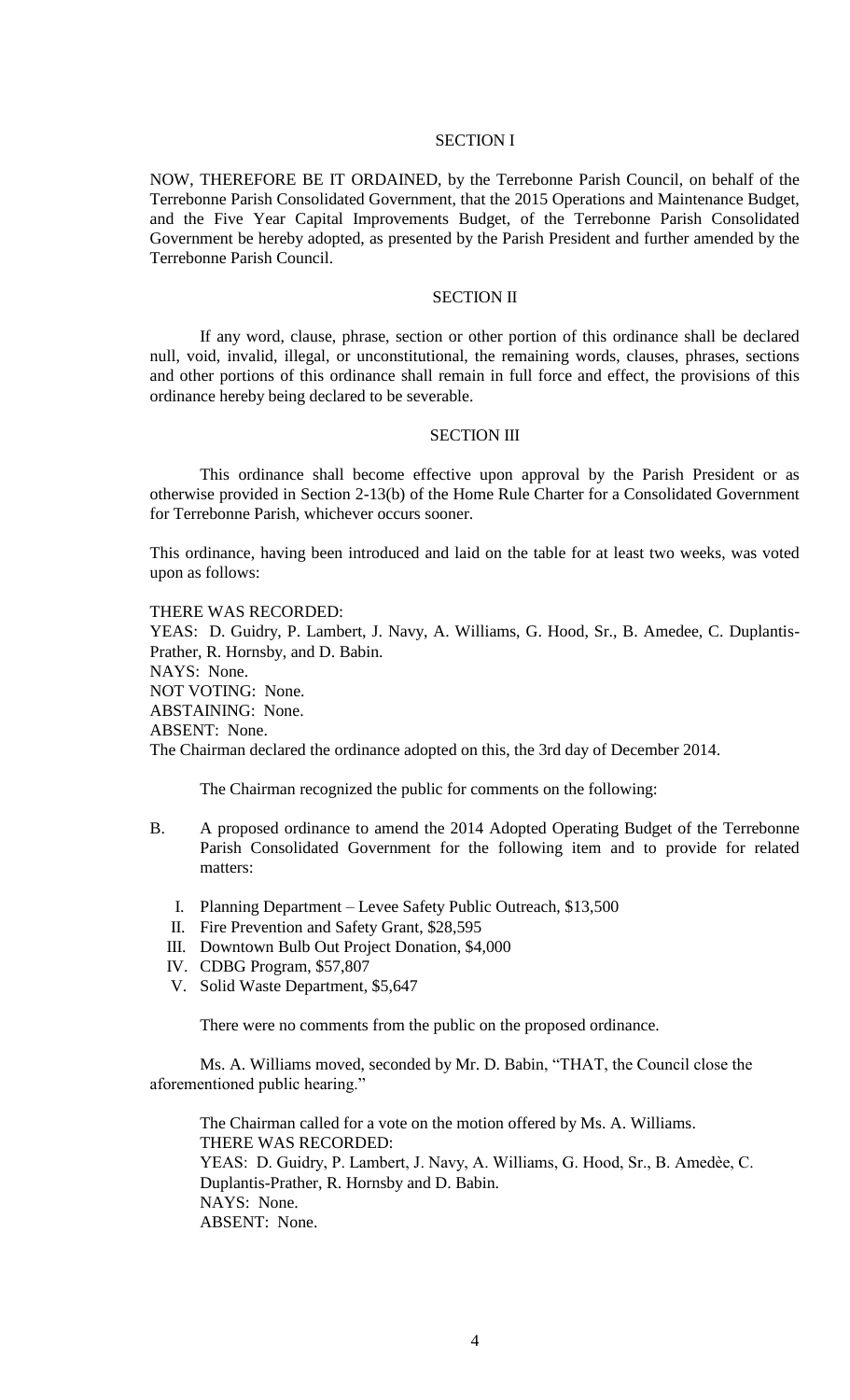The Chairman declared the motion adopted.

OFFERED BY: Ms. A. Williams SECONDED BY: Ms. C. Duplantis-Prather

## ORDINANCE NO. 8495

# AN ORDINANCE TO AMEND THE 2014 ADOPTED OPERATING BUDGET OF THE TERREBONNE PARISH CONSOLIDATED GOVERNMENT FOR THE FOLLOWING ITEMS AND TO PROVIDE FOR RELATED MATTERS.

- I. PLANNING DEPARTMENT LEVEE SAFETY PUBLIC OUTREACH, \$13,500
- II. FIRE PREVENTION AND SAFETY GRANT, \$28,595
- III. DOWNTOWN BULB OUT PROJECT DONATION, \$4,000
- IV. CDBG PROGRAM \$57,807
- V. SOLID WASTE DEPARTMENT \$5,647

#### SECTION I

WHEREAS, the Planning Department has received a grant for a Levee Safety Public Outreach Program in the amount of \$13,500, and

WHEREAS, the program will be used for educational purposes such as a video and literature materials to make the public aware of the importance of maintaining the levees in such a way to preserve the integrity of the levee structures.

NOW, THEREFORE BE IT FURTHER ORDAINED, by the Terrebonne Parish Council, on behalf of the Terrebonne Parish Consolidated Government, that the 2014 Adopted Operating Budget be amended to recognize the grant award for the Levee Safety Public Outreach Program. (Attachment A)

#### SECTION II

WHEREAS, FEMA and the Department of Homeland Security (DHS) has approved the Fire Prevention and Safety Grant under the Assistance to Firefighters Grant Program in the amount of \$30,100, and

WHEREAS, the Federal Share is \$28,595 and the local share is \$1,505 which is already in place, and

WHEREAS, the grant is to provide funds to organizations that are recognized for their experience and expertise with respect to fire prevention or firefighter safety programs and activities.

NOW, THEREFORE BE IT FURTHER ORDAINED, by the Terrebonne Parish Council, on behalf of the Terrebonne Parish Consolidated Government, that the 2014 Adopted Operating Budget be amended to recognize the necessary adjustment for the Fire Prevention and Safety Grant. (Attachment B)

## SECTION III

WHEREAS, the Parish received a donation for the Downtown Bulb-Out Project in the amount of \$4,000, and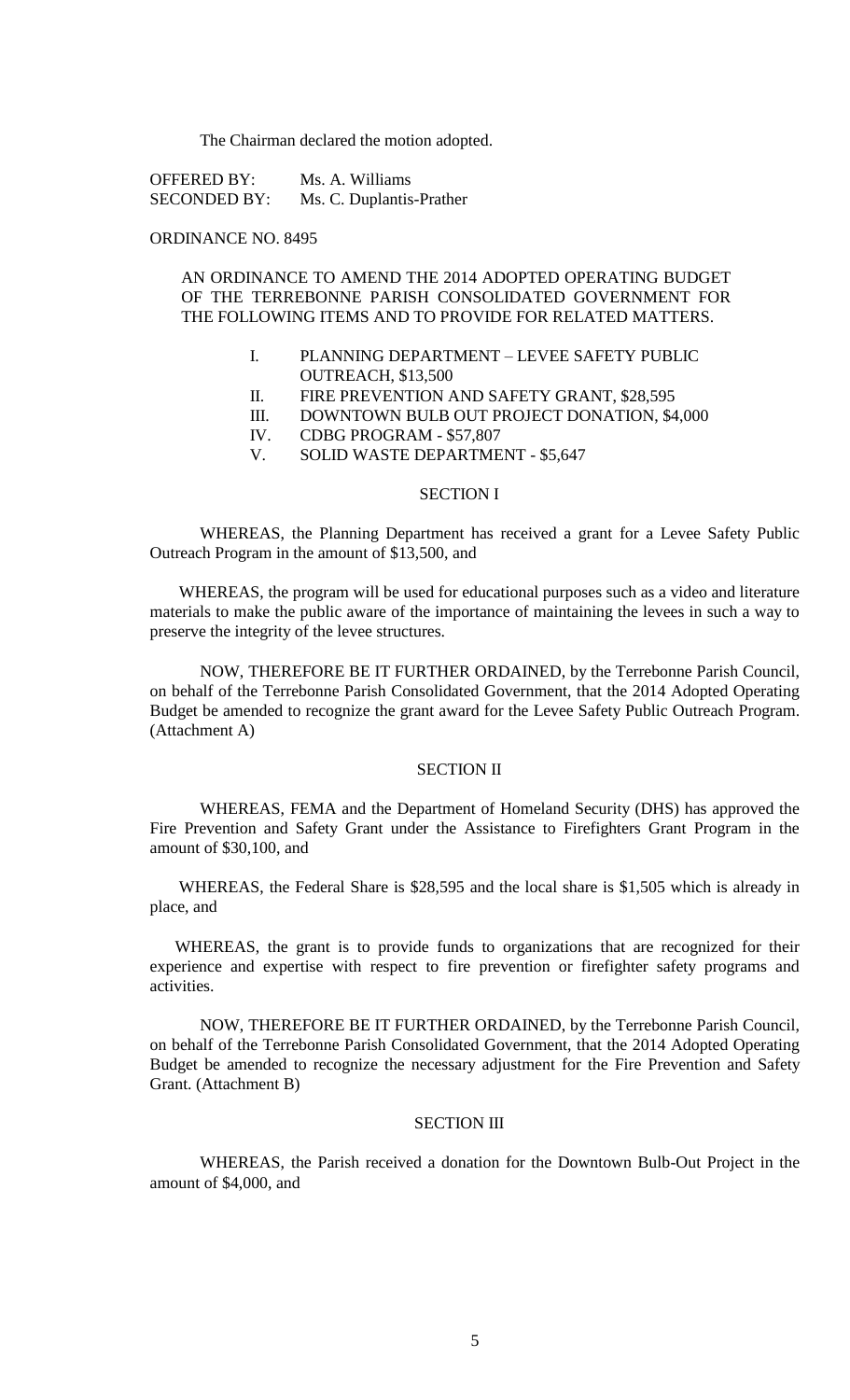WHEREAS, this brings the total project budget to \$31,885 which will improve Houma's Downtown are.

NOW, THEREFORE BE IT FURTHER ORDAINED, by the Terrebonne Parish Council, on behalf of the Terrebonne Parish Consolidated Government, that the 2014 Adopted Operating Budget be amended to recognize the necessary adjustment for the Downtown Bulb-Out Project. (Attachment C)

## SECTION IV

WHEREAS, CDBG Program has receipts from Loan Principal, Payoffs, and Interest Income that totals to \$57,807 and needs to reflected in the proper expense accounts.

NOW, THEREFORE BE IT FURTHER ORDAINED, by the Terrebonne Parish Council, on behalf of the Terrebonne Parish Consolidated Government, that the 2014 Adopted Operating Budget be amended to recognize the necessary adjustment for the CDBG Program. (Attachment D)

#### SECTION V

WHEREAS, Solid Waste Department has a vehicle #863 that was damaged earlier this year, and

WHEREAS, the Parish received a check in the amount of \$5,647 as a refund of the damages which will be used to repair the vehicle.

NOW, THEREFORE BE IT FURTHER ORDAINED, by the Terrebonne Parish Council, on behalf of the Terrebonne Parish Consolidated Government, that the 2014 Adopted Operating Budget be amended to recognize the necessary adjustment for the Solid Waste Department. (Attachment E)

# SECTION VI

If any word, clause, phrase, section or other portion of this ordinance shall be declared null, void, invalid, illegal, or unconstitutional, the remaining words, clauses, phrases, sections and other portions of this ordinance shall remain in full force and effect, the provisions of this ordinance hereby being declared to be severable.

## SECTION VII

This ordinance shall become effective upon approval by the Parish President or as otherwise provided in Section 2-13(b) of the Home Rule Charter for a Consolidated Government for Terrebonne Parish, whichever occurs sooner.

This ordinance, having been introduced and laid on the table for at least two weeks, was voted upon as follows:

THERE WAS RECORDED: YEAS: D. Guidry, P. Lambert, J. Navy, A. Williams, G. Hood, Sr., B. Amedee, C. Duplantis-Prather, R. Hornsby, and D. Babin. NAYS: None. NOT VOTING: None. ABSTAINING: None. ABSENT: None. The Chairman declared the ordinance adopted on this, the 3rd day of December 2014.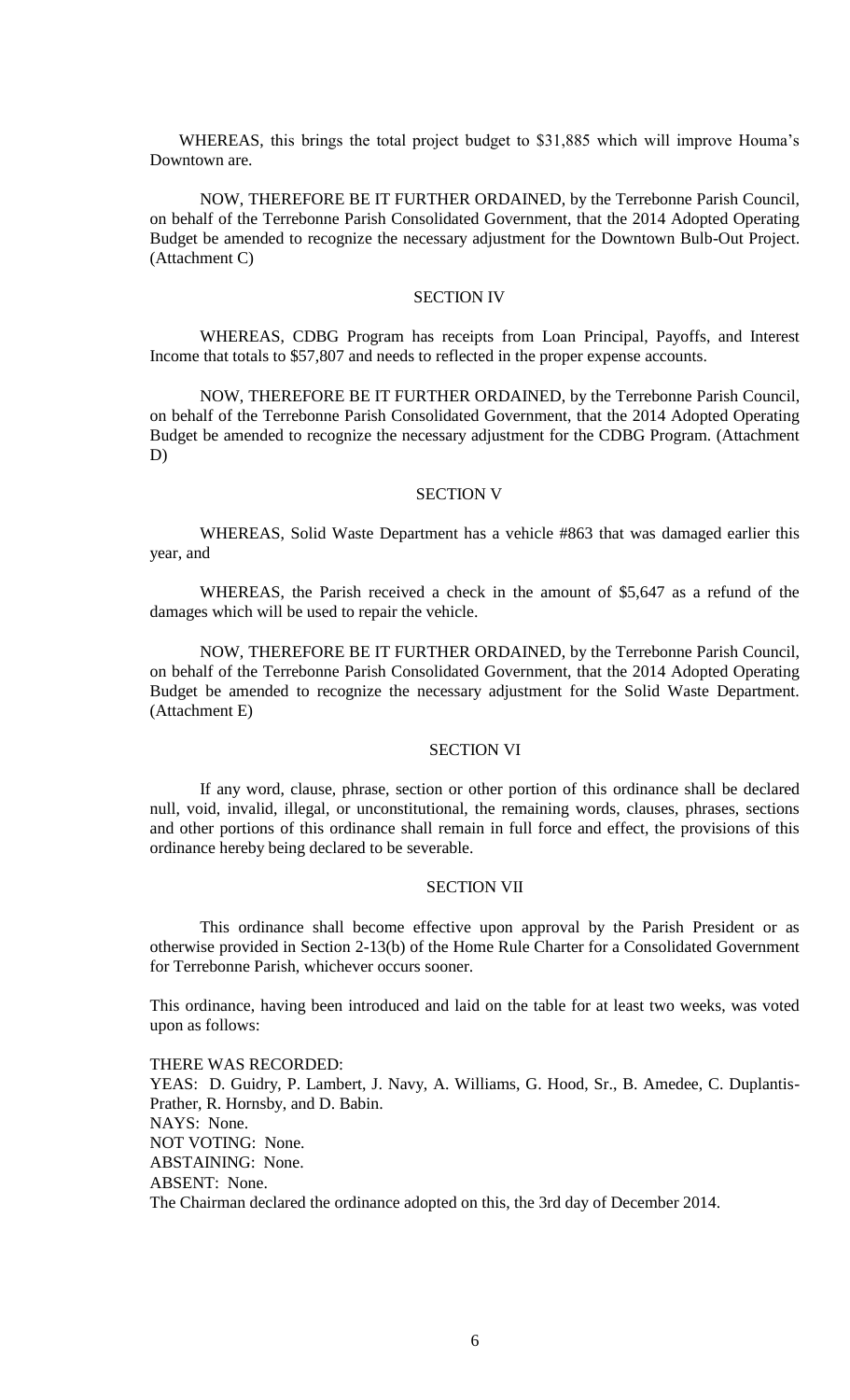| <b>ATTACHMENT A - Planning Dept - Levee Safety Public Outreach</b> |                                         |                       |                      |  |
|--------------------------------------------------------------------|-----------------------------------------|-----------------------|----------------------|--|
|                                                                    |                                         |                       |                      |  |
|                                                                    | 2014<br><b>Adopted</b><br><b>Change</b> |                       | Amended              |  |
|                                                                    |                                         |                       |                      |  |
| Levee Safety Public Outreach                                       | $\overline{\phantom{0}}$                | 13,500                | 13,500               |  |
| <b>GOMA Levee Safety Outreach</b>                                  |                                         | 13,500                | 13,500               |  |
|                                                                    |                                         |                       |                      |  |
| <b>ATTACHMENT B - Fire Prevention and Safety Grant</b>             |                                         |                       |                      |  |
|                                                                    |                                         |                       |                      |  |
|                                                                    |                                         | 2014                  |                      |  |
|                                                                    | <b>Adopted</b>                          | <b>Change</b>         | Amended              |  |
|                                                                    |                                         |                       |                      |  |
| <b>Public Safety Supplies</b><br><b>Training Field</b>             | 2,000<br>258,725                        | 20,520<br>8,075       | 22,520               |  |
| <b>FEMA Fire Grant</b>                                             |                                         | (28, 595)             | 266,800<br>(28, 595) |  |
|                                                                    |                                         |                       |                      |  |
| <b>ATTACHMENT C - Downtown Bulb-Out Project Donation</b>           |                                         |                       |                      |  |
|                                                                    |                                         |                       |                      |  |
|                                                                    | 2014                                    |                       |                      |  |
|                                                                    | <b>Adopted</b>                          | <b>Change</b>         | Amended              |  |
| Downtown Bulb-Out Project                                          | 27,885                                  | 4,000                 | 31,885               |  |
| Donations - Bulb Out                                               |                                         | (4,000)               | (4,000)              |  |
|                                                                    |                                         |                       |                      |  |
| <b>ATTACHMENT D - CDBG Program</b>                                 |                                         |                       |                      |  |
|                                                                    |                                         |                       |                      |  |
|                                                                    |                                         | 2014                  |                      |  |
|                                                                    | <b>Adopted</b>                          | <b>Change</b>         | <b>Amended</b>       |  |
| Salaries - Allocated                                               | 51,910                                  | 9,135                 | 61,045               |  |
| <b>Building Rental</b>                                             | 13,398                                  | 1,365                 | 14,763               |  |
| Housing Rehab/Reconstruction                                       | 1,363,737                               | 47,307                | 1,411,044            |  |
| Loan Principal                                                     |                                         | (28, 190)             | (28, 190)            |  |
| Miscellaneous - Other                                              |                                         | (24, 550)             | (24, 550)            |  |
| Interest - Loans                                                   |                                         | (5,067)               | (5,067)              |  |
|                                                                    |                                         |                       |                      |  |
| <b>ATTACHMENT E - Solid Waste Department</b>                       |                                         |                       |                      |  |
|                                                                    |                                         |                       |                      |  |
|                                                                    | <b>Adopted</b>                          | 2014<br><b>Change</b> | <b>Amended</b>       |  |
|                                                                    |                                         |                       |                      |  |
| Machinery & Equipment                                              | 101,128                                 | 5,647                 | 106,775              |  |
| Compensation of Property Damage                                    |                                         | (5, 647)              | (5, 647)             |  |
|                                                                    |                                         |                       |                      |  |

The Chairman recognized the public for comments on the following:

C. A proposed ordinance to dedicate and accept the maintenance/operation of the street(s), drainage servitudes, utilities, gas, sewer, and rights-of-way for "Summerfield Place Subdivision, Addendum No. 17, Phase D;" energize and accept the street lights; and to incorporate "Karoline Elizabeth Street" and the extensions of "Lancaster Drive" and "Camille Street" into the Enhanced 911 Emergency Response System for the purpose of providing a better means of locating addresses.

There were no comments from the public on the proposed ordinance.

Mr. D. Babin moved, seconded by Ms. A. Williams, "THAT, the Council close the aforementioned public hearing."

The Chairman called for a vote on the motion offered by Mr. D. Babin.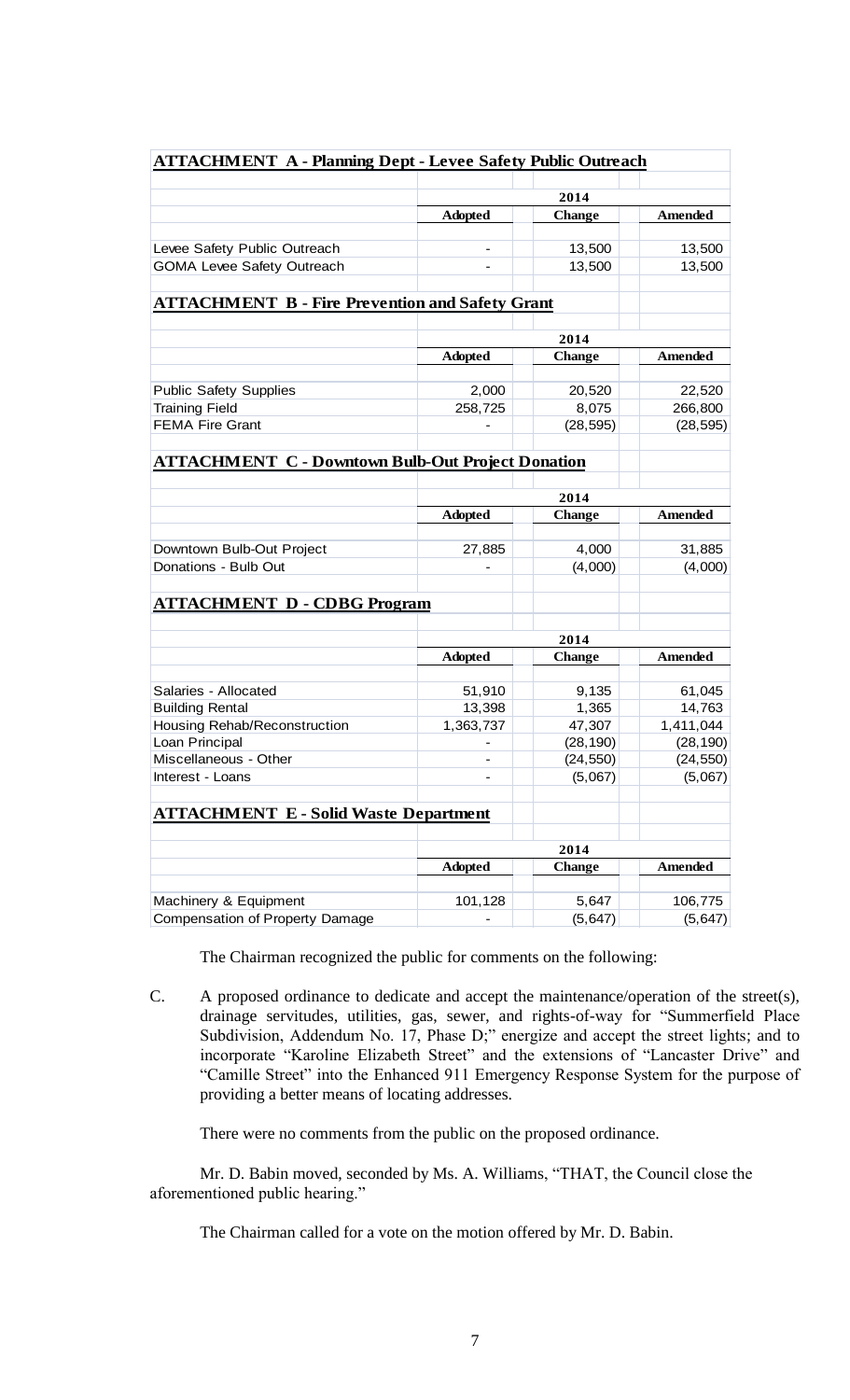THERE WAS RECORDED: YEAS: D. Guidry, P. Lambert, J. Navy, A. Williams, G. Hood, Sr., B. Amedèe, C. Duplantis-Prather, R. Hornsby and D. Babin. NAYS: None. ABSENT: None. The Chairman declared the motion adopted.

OFFERED BY: Mr. D. Babin SECONDED BY: Mr. P. Lambert

# ORDINANCE NO. 8496

AN ORDINANCE DEDICATING AND ACCEPTING THE MAINTENANCE/OPERATION OF THE STREET(S), DRAINAGE SERVITUDES, UTILITIES, GAS, SEWER, AND RIGHTS-OF-WAY FOR "SUMMERFIELD PLACE SUBDIVISION, ADDENDUM NO. 17, PHASE D;" ENERGIZE AND ACCEPT THE STREET LIGHTS; AND TO INCORPORATE "KAROLINE ELIZABETH STREET" AND THE EXTENSIONS OF "LANCASTER DRIVE" AND "CAMILLE STREET" INTO THE ENHANCED 911 EMERGENCY RESPONSE SYSTEM FOR THE PURPOSE OF PROVIDING A BETTER MEANS OF LOCATING ADDRESSES; AND TO SET FORTH AN EFFECTIVE DATE FOR THE INCORPORATION OF STREET NAME(S), TO INFORM THE PROPER AGENCIES OF THE STREET NAME(S), AND TO AUTHORIZE THE INSTALLATION OF THE APPROPRIATE STREET SIGN(S), AND TO ADDRESS OTHER MATTERS RELATIVE THERETO.

# SECTION I

BE IT ORDAINED that the Terrebonne Parish Council, on behalf of Terrebonne Parish Consolidated Government, dedicates and accepts the maintenance/operation of the street(s), drainage servitudes, utilities, gas, sewer, and rights-of-way; and energize and accept the street lights as depicted on a plat, prepared on September 26, 2014, by Providence/GSE Associates, LLC titled "Summerfield Place Subdivision, Addendum No. 17, Phase D;" a copy of which is attached hereto and made a part hereof;

BE IT FURTHER ORDAINED effective on the 17th day of December, 2014, that "Karoline Elizabeth Street" and the extensions of "Lancaster Drive" and "Camille Street" be incorporated into the Enhanced 911 Emergency Response System;

BE IT FURTHER ORDAINED that a copy of this ordinance be submitted to the Terrebonne Parish Communications Board, local U.S. Postal Services, fire districts, Acadian Ambulance, Terrebonne Parish Sheriff's Office, and any other appropriate agency; and

BE IT FURTHER ORDAINED that the Parish Forces be directed to install the proper street sign on the appropriate street, and that any other actions relative thereto be addressed.

# SECTION II

If any word, clause, phrase, section or other portion of this ordinance shall be declared null, void, invalid, illegal, or unconstitutional, the remaining words, clauses, phrases, sections and other portions of this ordinance shall remain in full force and effect, the provisions of this ordinance hereby being declared to be severable.

### SECTION III

This ordinance shall become effective upon approval by the Parish President or as otherwise provided in Section 2-13(b) of the Home Rule Charter for a Consolidated Government for Terrebonne Parish, whichever occurs sooner.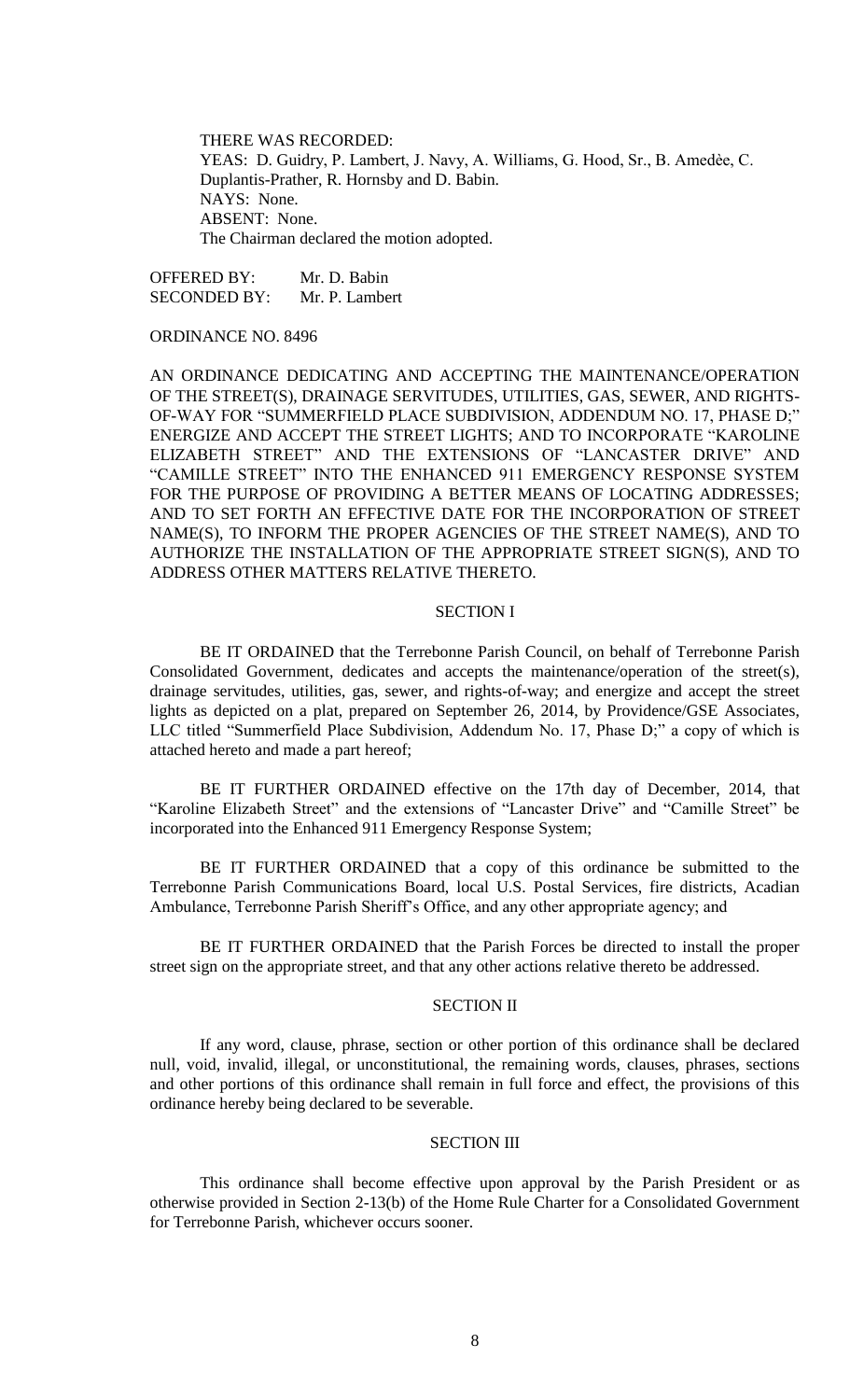This ordinance, having been introduced and laid on the table for at least two weeks, was voted upon as follows:

THERE WAS RECORDED:

YEAS: D. Guidry, P. Lambert, J. Navy, A. Williams, G. Hood, Sr., B. Amedee, C. Duplantis-Prather, R. Hornsby, and D. Babin. NAYS: None. NOT VOTING: None. ABSTAINING: None. ABSENT: None. The Chairman declared the ordinance adopted on this, the 3rd day of December 2014.

The Chairman recognized the public for comments on the following:

D. A proposed ordinance to dedicate and accept the maintenance/operation of the street(s), drainage servitudes, utilities, gas, sewer, and rights-of-way for "Valhi Commercial Park;" energize and accept the street lights; and to incorporate the extension of "Valhi Boulevard" into the Enhanced 911 Emergency Response System for the purpose of providing a better means of locating addresses.

There were no comments from the public on the proposed ordinance.

Mr. D. Babin moved, seconded by Mr. P. Lambert, "THAT, the Council close the aforementioned public hearing."

The Chairman called for a vote on the motion offered by Mr. D. Babin. THERE WAS RECORDED: YEAS: D. Guidry, P. Lambert, J. Navy, A. Williams, G. Hood, Sr., B. Amedèe, C. Duplantis-Prather, R. Hornsby and D. Babin. NAYS: None. ABSENT: None. The Chairman declared the motion adopted.

OFFERED BY: Mr. D. Babin SECONDED BY: Ms. B. Amedée

ORDINANCE NO. 8497

AN ORDINANCE DEDICATING AND ACCEPTING THE MAINTENANCE/OPERATION OF THE STREET(S), DRAINAGE SERVITUDES, UTILITIES, GAS, SEWER, AND RIGHTS-OF-WAY FOR "VALHI COMMERCIAL PARK;" ENERGIZE AND ACCEPT THE STREET LIGHTS; AND TO INCORPORATE THE EXTENSION OF "VALHI BOULEVARD" INTO THE ENHANCED 911 EMERGENCY RESPONSE SYSTEM FOR THE PURPOSE OF PROVIDING A BETTER MEANS OF LOCATING ADDRESSES; AND TO SET FORTH AN EFFECTIVE DATE FOR THE INCORPORATION OF STREET NAME(S), TO INFORM THE PROPER AGENCIES OF THE STREET NAME(S), AND TO AUTHORIZE THE INSTALLATION OF THE APPROPRIATE STREET SIGN(S), AND TO ADDRESS OTHER MATTERS RELATIVE THERETO.

#### SECTION I

BE IT ORDAINED that the Terrebonne Parish Council, on behalf of Terrebonne Parish Consolidated Government, dedicates and accepts the maintenance/operation of the street(s), drainage servitudes, utilities, gas, sewer, and rights-of-way; and energize and accept the street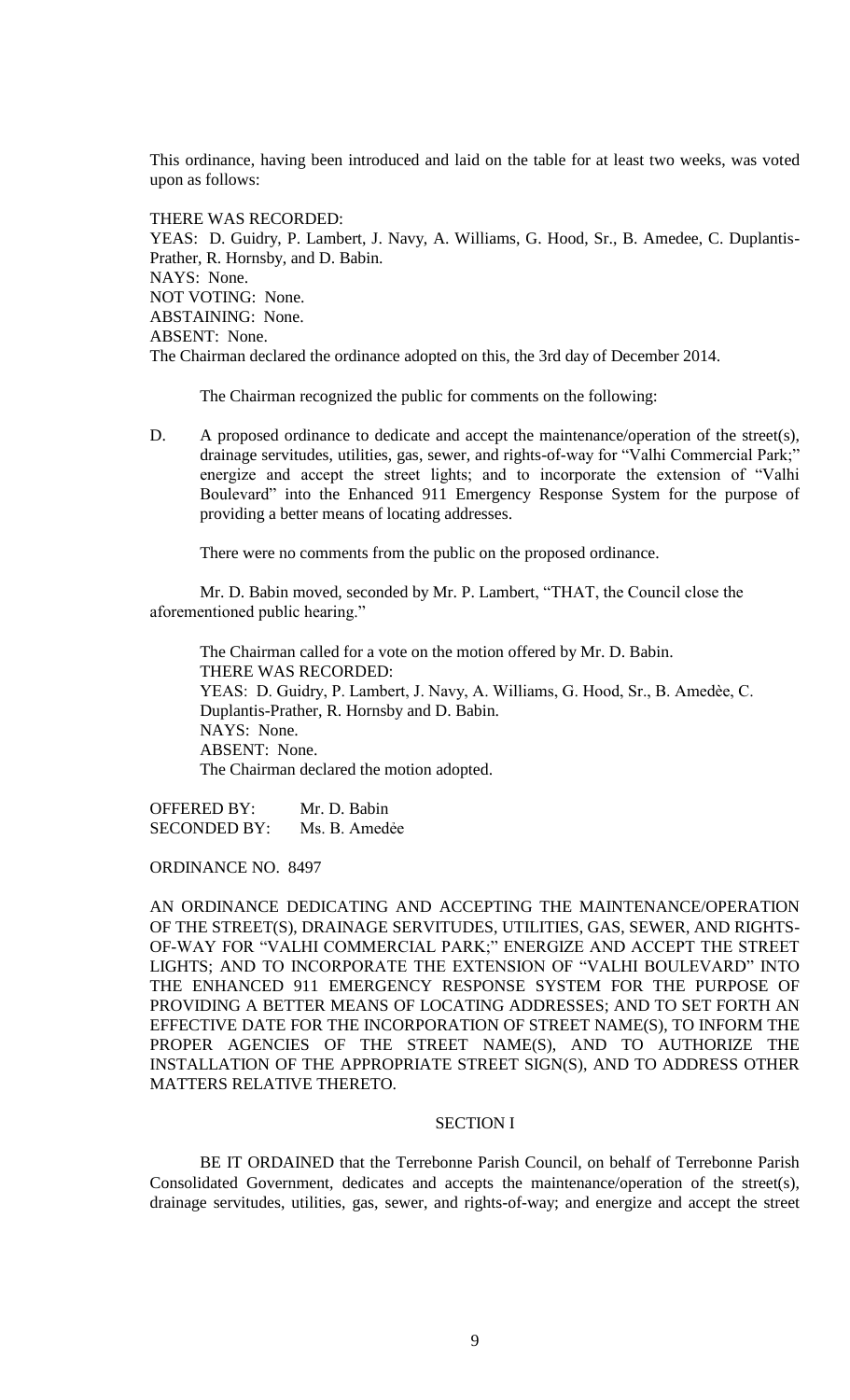lights as depicted on a plat, prepared on June 2, 2014, by Milford & Associates, Inc. titled "Valhi Commercial Park," a copy of which is attached hereto and made a part hereof;

BE IT FURTHER ORDAINED effective on the 17th day of December 2014, that the extension of "Valhi Boulevard" be incorporated into the Enhanced 911 Emergency Response System;

BE IT FURTHER ORDAINED that a copy of this ordinance be submitted to the Terrebonne Parish Communications Board, local U.S. Postal Services, fire districts, Acadian Ambulance, Terrebonne Parish Sheriff's Office, and any other appropriate agency; and

BE IT FURTHER ORDAINED that the Parish Forces be directed to install the proper street sign on the appropriate street, and that any other actions relative thereto be addressed.

#### SECTION II

If any word, clause, phrase, section or other portion of this ordinance shall be declared null, void, invalid, illegal, or unconstitutional, the remaining words, clauses, phrases, sections and other portions of this ordinance shall remain in full force and effect, the provisions of this ordinance hereby being declared to be severable.

## SECTION III

This ordinance shall become effective upon approval by the Parish President or as otherwise provided in Section 2-13(b) of the Home Rule Charter for a Consolidated Government for Terrebonne Parish, whichever occurs sooner.

This ordinance, having been introduced and laid on the table for at least two weeks, was voted upon as follows:

THERE WAS RECORDED:

YEAS: D. Guidry, P. Lambert, J. Navy, A. Williams, G. Hood, Sr., B. Amedee, C. Duplantis-Prather, R. Hornsby, and D. Babin. NAYS: None. NOT VOTING: None. ABSTAINING: None. ABSENT: None. The Chairman declared the ordinance adopted on this, the 3rd day of December 2014.

Mr. D. Babin moved, seconded by Mr. P. Lambert, "THAT, the Council continue with the regular order of business."

The Chairman called for a vote on the motion offered by Mr. D. Babin. THERE WAS RECORDED: YEAS: D. Guidry, P. Lambert, J. Navy, A. Williams, G. Hood, Sr., B. Amedèe, C. Duplantis-Prather, R. Hornsby and D. Babin. NAYS: None. ABSENT: None. The Chairman declared the motion adopted.

Mr. D. Guidry moved, seconded by Ms. B. Amedèe, "THAT, the Council accept the minutes of the Terrebonne Parish Sales and Use Tax Advisory Board meeting dated 11/19/14 and ratify the following action taken at said meeting:

1) Declaring certain items from the Sales and Use Tax Office as surplus property and authorizing the Parish Government to dispose of same.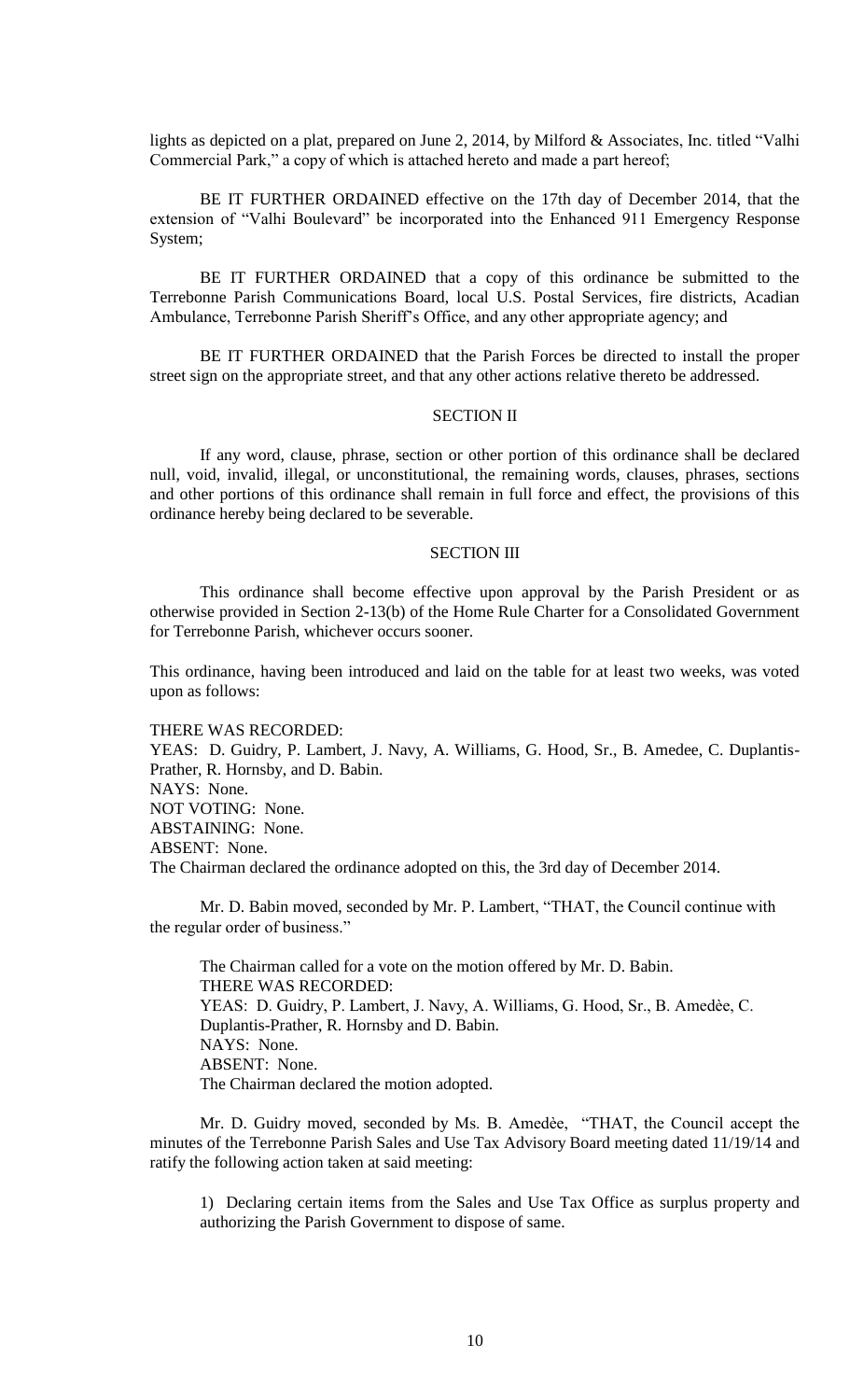- 2) Recommending the adoption of a resolution to accept the Louisiana Compliance Questionnaire for the 2014 year end audit.
- 3) Recommending the acceptance of the 2015 Proposed Budget.

The Chairman called for a vote on the motion offered by Mr. D. Guidry. THERE WAS RECORDED: YEAS: D. Guidry, P. Lambert, J. Navy, A. Williams, G. Hood, Sr., B. Amedèe, C. Duplantis-Prather, R. Hornsby and D. Babin. NAYS: None. ABSENT: None. The Chairman declared the motion adopted.

The Chairman called for a report on the Policy, Procedure and Legal Committee meeting held on 12/01/14, whereupon the Committee Chairwoman rendered the following:

# POLICY, PROCEDURE, & LEGAL COMMITTEE

### DECEMBER 1, 2014

The Chairwoman, Arlanda J. Williams, called the Policy, Procedure, & Legal Committee meeting to order at 5:31 p. m. in the Terrebonne Parish Council Meeting Room with an Invocation offered by Committee Member J. Navy and the Pledge of Allegiance led by Committee Member B. Amedѐe. Upon roll call, Committee Members recorded as present were: B. Amedẻe, D. Babin, D. Guidry, Capt. Greg Hood, Sr., HPD Ret., R. Hornsby, J. Navy, and A. Williams. Committee member C. Duplantis-Prather was recorded as entering the proceeding at 5:32 p.m. Committee member P. Lambert were recorded as absent. A quorum was declared present.

The Committee Chairwoman read a memo from Committee P. Lambert explaining that his absence from tonight's proceedings was due to a previous commitment.

Committee member C. Duplantis-Prather entered at this time.

OFFERED BY: Mr. D. Guidry SECONDED BY: Ms. B. Amedẻe

#### RESOLUTION NO. 14-491

WHEREAS, prices were obtained through the Louisiana State Commodity Catalog by the Terrebonne Parish Consolidated Government for the purpose of purchasing four (4) new / unused 2015 Four Door, V6, All Wheel Drive Police Pursuit Full Size Utility Vehicles (2015 Ford Interceptor) for the Houma Police Department under State Contract #409701, and

WHEREAS, after careful review by Todd Duplantis, Chief of Police, it has been determined that the price of One Hundred Three Thousand, Three Hundred Thirty-six Dollars (\$103,336.00) from Terrebonne Motor Company, Inc. for the purchase of four (4) new / unused 2015 Ford Interceptor Utility Vehicles should be accepted as per the State Contract Vehicle Catalog and under the provisions set forth in the Louisiana Revised Statutes Title 39:1710, and

WHEREAS, the Parish Administration has recommended the acceptance of the price for the aforementioned vehicle purchases at a cost of One Hundred Three Thousand, Three Hundred Thirty-six Dollars (\$103,336.00) as per the attached State Purchasing Contract Catalog.

NOW, THEREFORE BE IT RESOLVED by the Terrebonne Parish Council (Budget and Finance Committee), on behalf of the Terrebonne Parish Consolidated Government, that the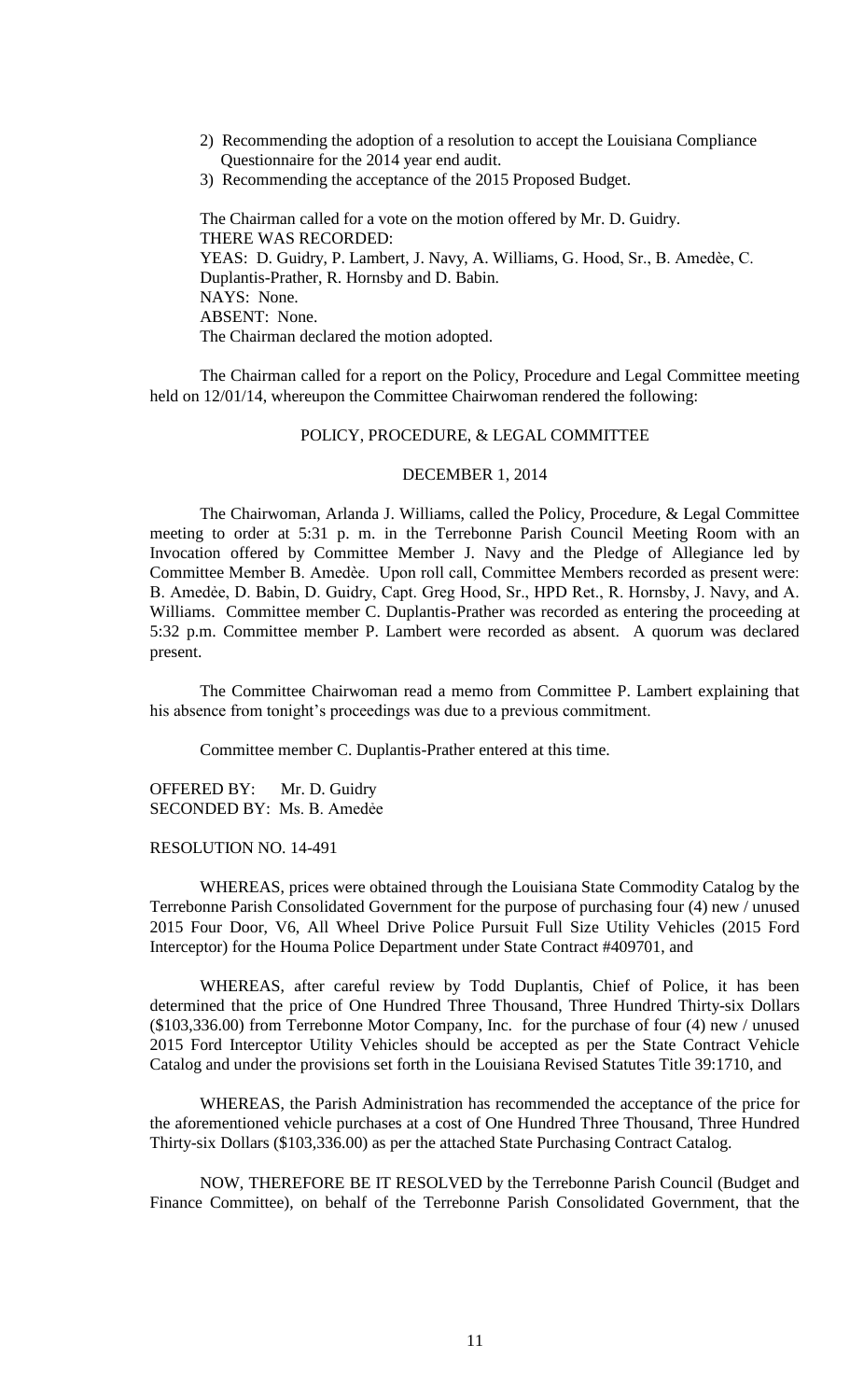recommendation of the Parish Administration be approved and that the purchase of the vehicles be accepted as per the attached forms.

THERE WAS RECORDED: YEAS: J. Navy, A. Williams, G. Hood, Sr., B. Amedée, C. Duplantis-Prather, R. Hornsby, D. Babin, and D. Guidry. NAYS: None. ABSTAINING: None. ABSENT: P. Lambert. The Chairman declared the resolution adopted on this, the 1st day of December 2014.

\* \* \* \* \* \* \* \* \*

OFFERED BY: Mr. D. Babin SECONDED BY: Mr. J. Navy

# RESOLUTION NO. 14-492

WHEREAS, Terrebonne Parish Consolidated Government (TPCG) is authorized to provide Employee Benefits Insurance coverage through its Department of Risk Management; and

WHEREAS, Administration and the Risk Management Department would like to recommend the continuation for services of professional consultants Clesi Burns, LLC for a period of three years in the amount of \$ 2,850.00 per month for a total of \$34,200.00 each year for Employee Benefits and Human Resources Consulting Services; and

WHEREAS, such services would begin January 1, 2015, and end on December 31, 2017; and

WHEREAS, Terrebonne Parish Consolidated Government (TPCG) has determined that the terms of this service will serve a public purpose and have a public benefit commensurate with the cost.

NOW THEREFORE BE IT RESOLVED by the Terrebonne Parish Council (Policy, Procedure and Legal Committee), on behalf of Terrebonne Parish Consolidated Government the Parish President, Michel Claudet, is hereby authorized to negotiate and to execute all documents necessary to affect a viable contract for consulting services between TPCG and Clesi Burns, LLC in the amount of \$2,850.00 per month for Employee Benefits line of coverage and Human Resources Consulting Services for a total of \$34,200.00 each year.

THERE WAS RECORDED:

YEAS: J. Navy, A. Williams, G. Hood, Sr., B. Amedée, C. Duplantis-Prather, R. Hornsby, D. Babin, and D. Guidry. NAYS: None. ABSTAINING: None. ABSENT: P. Lambert. The Chairman declared the resolution adopted on this, the 1st day of December 2014.

\* \* \* \* \* \* \* \* \*

OFFERED BY: Mr. D. Babin SECONDED BY: Ms. B. Amedẻe

# RESOLUTION NO. 14-493

WHEREAS, Terrebonne Parish Consolidated Government (TPCG) is authorized to provide Employee Benefits insurance coverage through its Department of Risk Management; and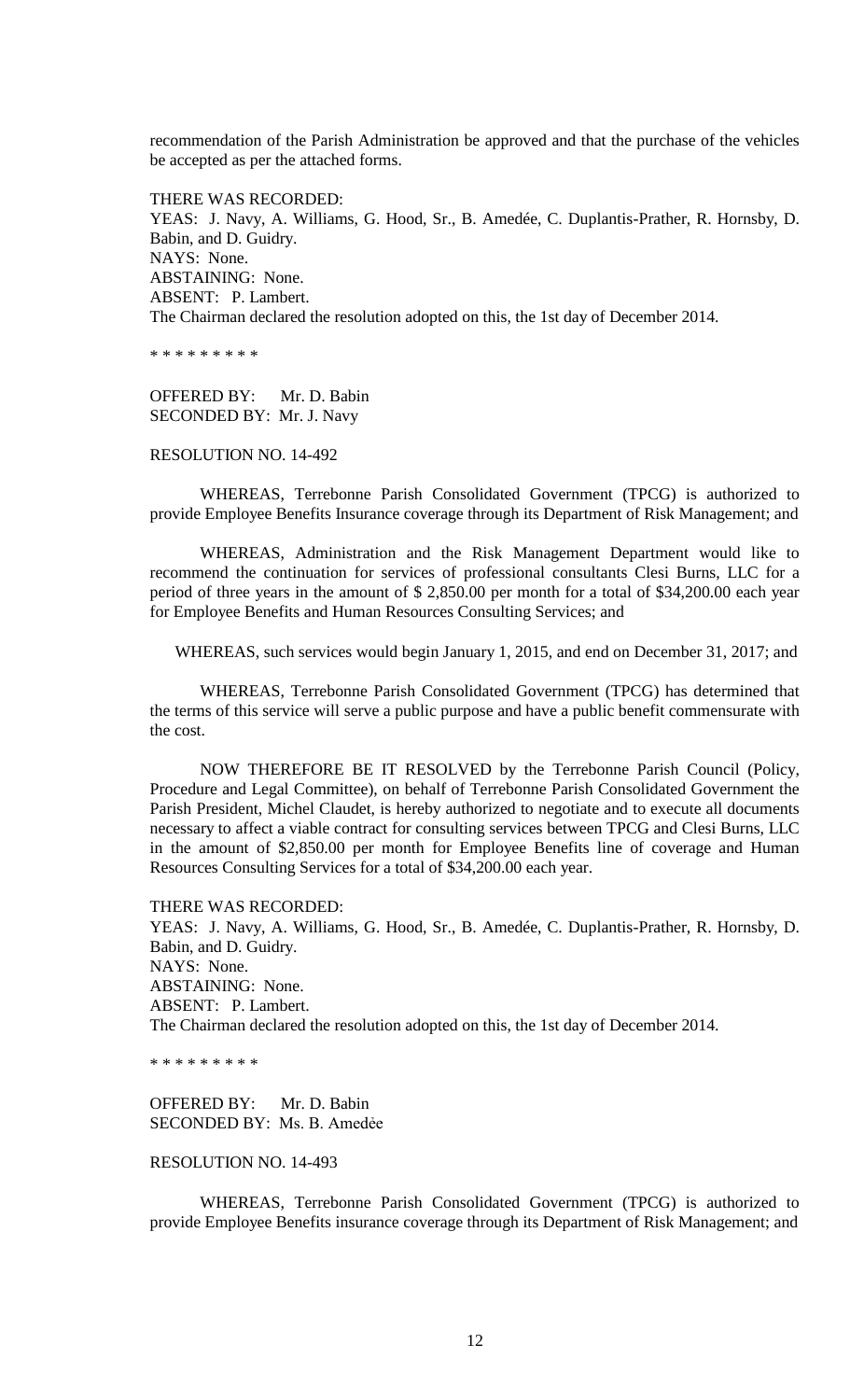WHEREAS, a review of estimated 2015 projections was completed for employee benefits (medical, dental, pharmacy, short term disability, long term disability, basic life and voluntary life including, also all administrative costs) for an effective date of 1/1/2015; and

WHEREAS, Administration and the Risk Management Department recommends Terrebonne Parish Consolidated Government through its self-insured health program renew the Administrative Contract and Re-insurance with United Health Care (UHC); Short Term and Long Term Disability through MetLife Insurance; and Life Insurance also through MetLife Insurance per the attached documents for calendar year 2015; and

WHEREAS, Administration and the Risk Management Department recommends accepting the attached rates and administrative cost scheduled for the Medical, Dental and Prescription package for Year 2015.

NOW THEREFORE BE IT RESOLVED by the Terrebonne Parish Consolidated Government (Policy, Procedure, and Legal Committee), on behalf of the Terrebonne Parish Consolidated Government that the recommendation of Administration and the Risk Management Department is to renew the attached rates and administrative contract for the entire employee benefits package beginning 1/1/2015.

THERE WAS RECORDED:

YEAS: J. Navy, A. Williams, G. Hood, Sr., B. Amedée, C. Duplantis-Prather, R. Hornsby, D. Babin, and D. Guidry. NAYS: None. ABSTAINING: None. ABSENT: P. Lambert. The Chairman declared the resolution adopted on this, the 1st day of December 2014.

\* \* \* \* \* \* \* \* \*

Mr. G. Hood, Sr. moved, seconded by Ms. B. Amedѐe, "THAT, there being no further business to come before the Policy, Procedure, & Legal Committee, the meeting be adjourned."

The Chairwoman called for the vote on the motion offered by Mr. G. Hood, Sr. THERE WAS RECORDED:

YEAS: B. Amedẻe, D. Babin, C. Duplantis-Prather, D. Guidry, G. Hood, Sr., R. Hornsby, J. Navy, and A. Williams.

NAYS: None.

ABSENT: P. Lambert.

The Chairwoman declared the motion adopted and the meeting was adjourned at 5:34 p. m.

Arlanda J. Williams, Chairwoman

Tammy E. Triggs, Minute Clerk

Ms. A. Williams moved, seconded by Mr. P. Lambert, "THAT, the Council accept and ratify the minutes of the Policy, Procedure and Legal meeting held on 12/01/14."

The Chairman called for a vote on the motion offered by Ms. A. Williams. THERE WAS RECORDED: YEAS: D. Guidry, P. Lambert, J. Navy, A. Williams, G. Hood, Sr., B. Amedèe, C. Duplantis-Prather, R. Hornsby and D. Babin. NAYS: None. ABSENT: None.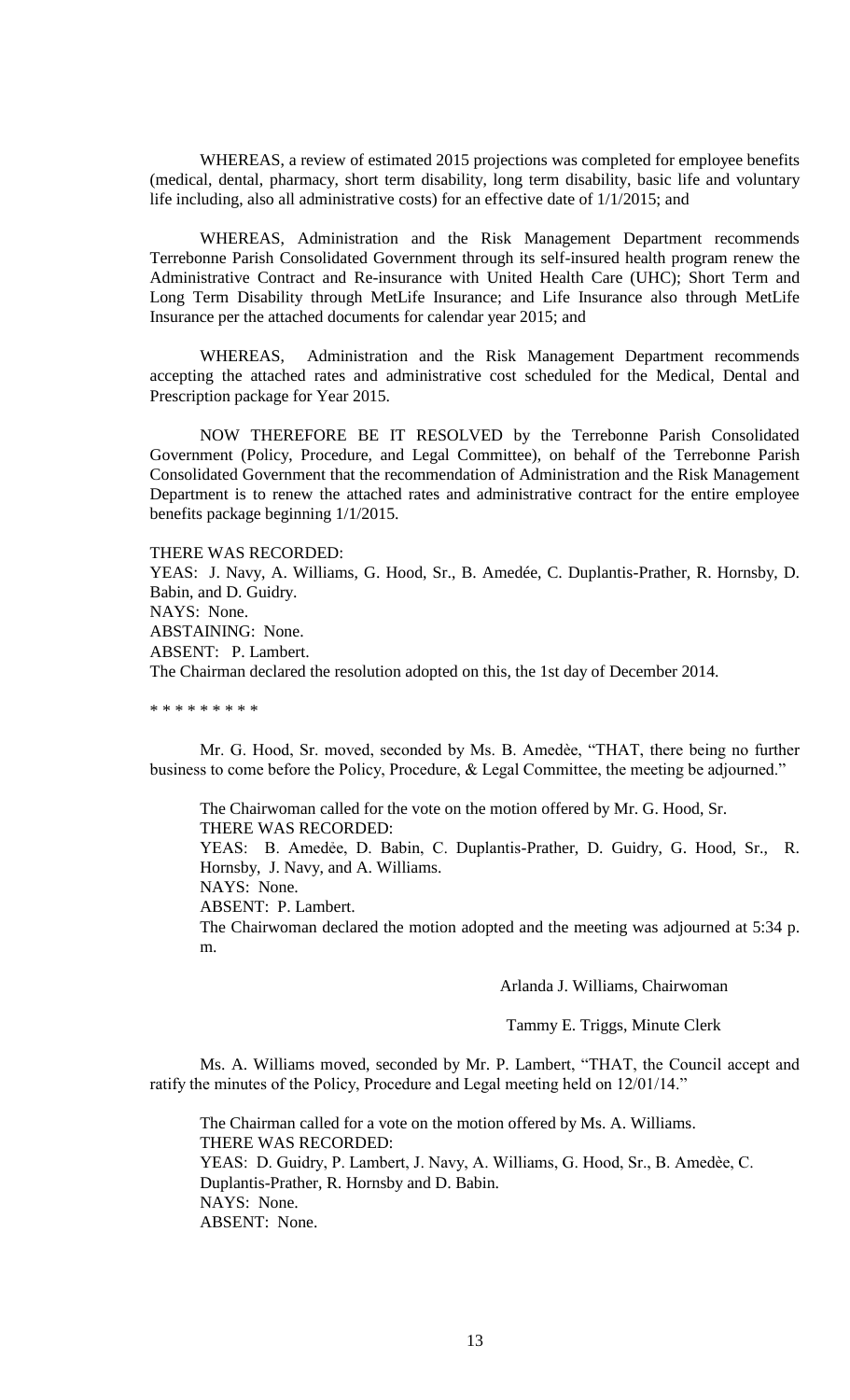The Chairman declared the motion adopted.

The Chairman called for the report on the Public Services Committee meeting held on 12/01/14, whereupon the Committee Chairman noting ratification of minutes calls public hearings on  $12/17/14$  at 6:30 p.m. rendered the following:

# PUBLIC SERVICES COMMITTEE

## DECEMBER 1, 2014

The Chairman, Daniel Babin, called the Public Services Committee meeting to order at 5:40 p. m. in the Terrebonne Parish Council Meeting Room with an Invocation led by Committee Member A. Williams and the Pledge of Allegiance by Committee Member G. Hood, Sr. Upon roll call, Committee Members recorded as present were: B. Amedẻe, D. Babin, C. Duplantis-Prather, D. Guidry, Capt. Greg Hood, Sr., HPD Ret., R. Hornsby, J. Navy, and A. Williams. Committee member P. Lambert was recorded as absent. A quorum was declared present.

The Committee Chairman read a memo from Committee P. Lambert explaining his absence from tonight's proceedings was due to a previously scheduled commitment.

OFFERED BY: Ms. C. Duplantis-Prather SECONDED BY: Mr. D. Guidry

RESOLUTION NO. 14-494

A resolution providing for the ratification of the appointment by Parish President Michel Claudet of the firm of Duplantis Design Group, PC to provide engineering services for the Sylvia Street Drainage Improvements Project, Phase 3, and also authorizing Parish President Michel Claudet to execute the appropriate engineering contract documents for this project.

WHEREAS, Terrebonne Parish is desirous to improve the drainage around the Sylvia Street area, and

WHEREAS, the Terrebonne Parish Consolidated Government would like to proceed with design of this project, and

WHEREAS, Parish President Michel Claudet has recommended that the firm of Duplantis Design Group, PC be retained to provide the necessary professional services for this project, and

NOW, THEREFORE BE IT RESOLVED, that the Terrebonne Parish Council, on behalf of the Terrebonne Parish Consolidated Government, that the Parish President Michel Claudet be ratified and that the engineering firm of Duplantis Design Group, PC be retained to provide the necessary professional services for the Sylvia Street Drainage Improvements Project, Phase 3 and that Parish President Michel Claudet be authorized to execute any and all documents with said firm for this project.

THERE WAS RECORDED: YEAS: J. Navy, A. Williams, G. Hood, Sr., B. Amedée, C. Duplantis-Prather, R. Hornsby, D. Babin, and D. Guidry. NAYS: None. ABSTAINING: None. ABSENT: P. Lambert. The Chairman declared the resolution adopted on this, the 1st day of December 2014.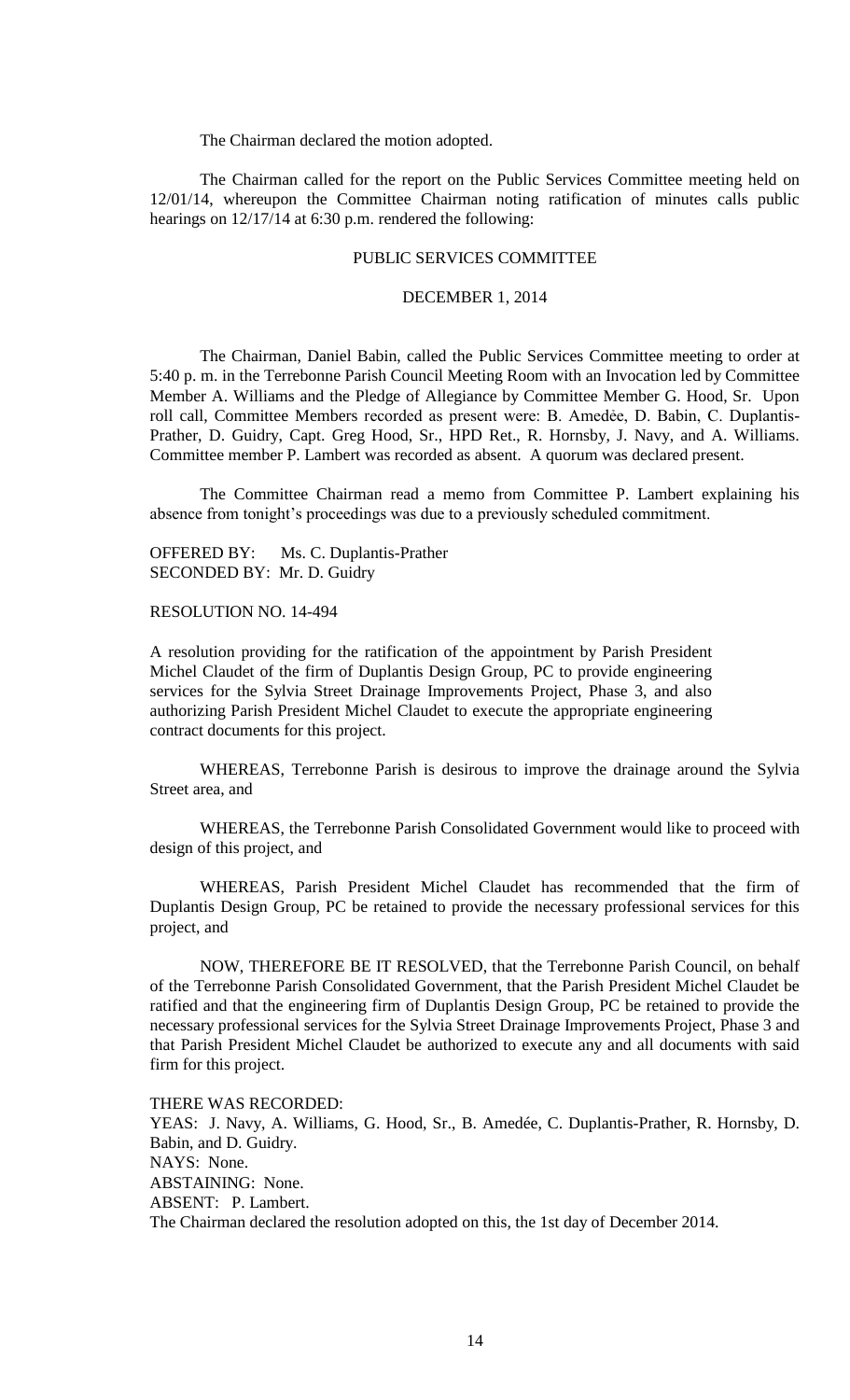#### \* \* \* \* \* \* \* \* \*

Parish President M. Claudet thanked the Council for this resolution and for advancing the funds needs from next year's budget to begin the next phase of this project.

Committee member C. Duplantis-Prather thanked Administration and the residents in this area for their cooperation in getting this drainage project underway.

OFFERED BY: Mr. D. Guidry SECONDED BY: Ms. B. Amedẻe

RESOLUTION NO. 14-495

A resolution authorizing the execution of Change Order No. 1 for the Construction Agreement for Parish Project No. 13-TRNS-38, Transit Facility Expansion, Terrebonne Parish, Louisiana.

WHEREAS, the Terrebonne Parish Consolidated Government entered into a contract dated June 25, 2014 with Byron E. Talbot Contractor, Inc., Recordation Number 1456987, for Parish Project No. 13-TRNS-38, Transit Facility Expansion, Terrebonne Parish, Louisiana, and

WHEREAS, the Contractor encountered significant groundwater that was hindering the construction of the pond, and

WHEREAS, the Contractor requested an additional ten (10) days due to modifications that was made to the pond and the associated drainage system that hindered the construction of the pond, and

WHEREAS, TPCG requested the Contractor to install an additional 68 LF of high chain link fencing with barbwire to secure the property around the Transit Facility, and

WHEREAS, this change order also includes an additional twenty-five (25) rain days for the months of August and September and one (1) day for the installation of the barbwire fence, and

WHEREAS, this change order will add a total of thirty-six (36) calendar days to the contract as a result, and

WHEREAS, this change order will increase the overall contract price by One Thousand, Five Hundred and Ninety-Two Dollars and Ninety-three Cents (\$1,592.93), and

WHEREAS, this Change Order No. 1 has been recommended by the Engineer, Duplantis Design Group, PC, for this project.

NOW, THEREFORE BE IT RESOLVED that the Terrebonne Parish Council on behalf of the Terrebonne Parish Consolidated Government, does hereby approve and authorize the execution by Terrebonne Parish President Michel Claudet of Change Order No. 1 to the construction agreement with Byron E. Talbot Contractor, Inc. for Parish Project No. 13-TRNS-38, Transit Facility Expansion, Terrebonne Parish, Louisiana, for an increase to the overall contract price by One Thousand, Five Hundred and Ninety-Two Dollars and Ninety-three Cents (\$1,592.93) and thirty-six (36) calendar days to the construction contract, and

BE IT FURTHER RESOLVED that a certified copy of the resolution be forwarded to Engineer, Duplantis Design Group, PC.

# THERE WAS RECORDED: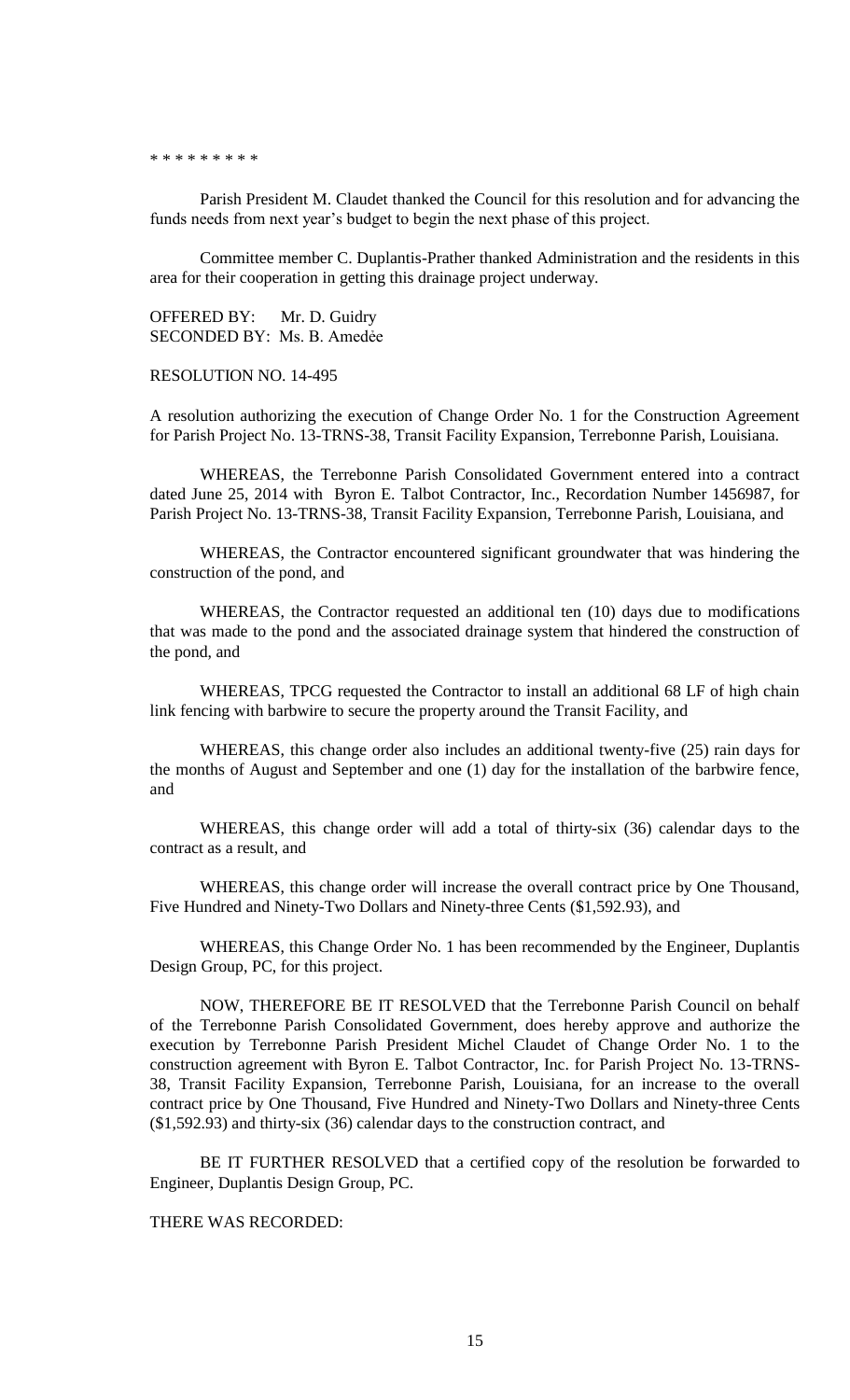YEAS: J. Navy, A. Williams, G. Hood, Sr., B. Amedée, C. Duplantis-Prather, R. Hornsby, D. Babin, and D. Guidry. NAYS: None. ABSTAINING: None. ABSENT: P. Lambert. The Chairman declared the resolution adopted on this, the 1st day of December 2014.

\* \* \* \* \* \* \* \* \*

OFFERED BY: Ms. B. Amedẻe SECONDED BY: Mr. D. Guidry

RESOLUTION NO. 14-496

A resolution providing approval of Amendment No. 3 to the Engineering Agreement for Parish Project No. 13-DRA-12, Wauban Drainage Improvements Project, Terrebonne Parish, Louisiana.

WHEREAS, the Terrebonne Parish Consolidated Government did enter into an original engineering agreement with All South Consulting Engineers, LLC, dated March 27, 2013, recordation number 1423070, for the Wauban Drainage Improvements Project identified as Parish Project 13-DRA-12, and

WHEREAS, the Engineering Agreement between OWNER and ENGINEER provides for certain limitations for Basic Services and specific Additional Services, and

WHEREAS, the Parish is desirous of improving the drainage in Wauban Subdivision, and

WHEREAS, the Parish is desirous of moving forward with having the Engineer submit design and construction documents detailing their recommendation in the study and report, and

WHEREAS, this above work will increase the basic services section of the contract by \$18,000.00.

NOW, THEREFORE BE IT RESOLVED that the Terrebonne Parish Council, on behalf of the Terrebonne Parish Consolidated Government, does hereby approve this Amendment No. 3 to the Engineering Agreement for an increase of \$18,000.00 in Basic Services authorizes Parish President Michel Claudet to execute this Amendment No. 3 to the Engineering Agreement for the Wauban Drainage Improvements Project Parish Project No. 13-DRA-12, with All South Consulting Engineers, LLC, and

BE IT FURTHER RESOLVED that a certified copy of the resolution be forwarded to the Engineer, All South Consulting Engineers, LLC.

THERE WAS RECORDED:

YEAS: J. Navy, A. Williams, G. Hood, Sr., B. Amedée, C. Duplantis-Prather, R. Hornsby, D. Babin, and D. Guidry. NAYS: None. ABSTAINING: None. ABSENT: P. Lambert. The Chairman declared the resolution adopted on this, the 1st day of December 2014.

\* \* \* \* \* \* \* \* \*

OFFERED BY: Mr. D. Guidry SECONDED BY: Ms. B. Amedẻe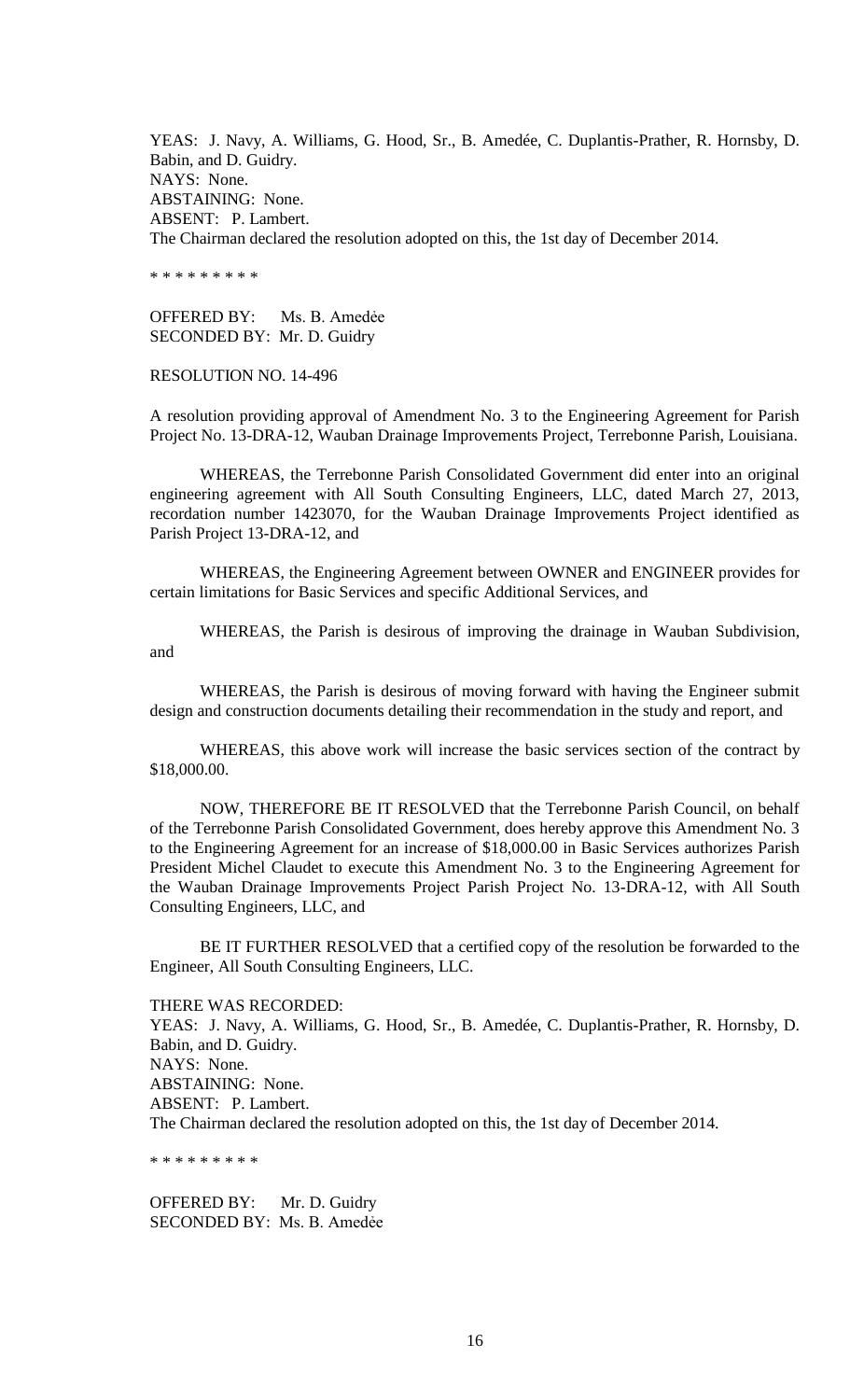## RESOLUTION NO. 14-497

A RESOLUTION RATIFYING THE APPOINTMENT OF THE ARCHITECHTURAL FIRM OF HOUSTON J. LIRETTE, JR. APC, TO PROVIDE PROFESSIONAL SERVICES FOR THE TPCG MULTIAGENCY SAFE ROOM EAST APPLICATION AND PROJECT IF AWARDED; AND AUTHORIZING EXECUTION OF AN ARCHITECTURAL AGREEMENT FOR THESE SERVICES.

WHEREAS, the Terrebonne Parish Consolidated Government wishes to provide a safe room for first responders and critical or essential workers in accordance with the Hazard Mitigation Grant Program (HMGP) and FEMA guidance, and

WHEREAS, the timeline for completion of this application is accelerated, and

WHEREAS, the engineering firm of Houston J. Lirette, Jr., APC, has been selected previously for a similar undertaking through a Request for Qualifications process to provide the required services for a safe room, and

WHEREAS, the engineering firm of Houston J. Lirette, Jr., APC, is able and willing to meet the accelerated timeline to develop the deliverables for the TPCG Multiagency Safe Room East for first responders and critical or essential workers project application and resulting implementation should the Hazard Mitigation Grant Program (HMGP) funds be awarded; and

NOW, THEREFORE BE IT RESOLVED that the Terrebonne Parish Council does hereby ratify the appointment of the engineering firm of Houston J. Lirette, Jr., APC, by Terrebonne Parish President Michel H. Claudet for professional engineering services for the TPCG Multiagency Safe Room East application and implementation if awarded; and

BE IT FURTHER RESOLVED that the Terrebonne Parish Council, on behalf of the Terrebonne Parish Consolidated Government, does hereby authorize the execution of an architectural agreement with the engineering firm of Houston J. Lirette, Jr., APC by Terrebonne Parish President Michel H. Claudet, for the TPCG Multiagency Safe Room East.

#### THERE WAS RECORDED:

YEAS: J. Navy, A. Williams, G. Hood, Sr., B. Amedée, C. Duplantis-Prather, R. Hornsby, D. Babin, and D. Guidry. NAYS: None. ABSTAINING: None. ABSENT: P. Lambert. The Chairman declared the resolution adopted on this, the 1st day of December 2014.

\* \* \* \* \* \* \* \*

Parish President M. Claudet explained that Mr. Patrick Gordon, Director of Planning and Zoning, has determined that there were additional HMPG grant funding available that the parish may be able to apply for assist with the planning and/or construction of a TPCG Multi-Agency Safe room on the east side of Terrebonne Parish.

Ms. B. Amedèe moved, seconded by Mr. D. Guidry, "THAT, the Public Services Committee introduce an ordinance that will confirm prior action by resolution to adopt the Bayou Cane Fire Prevention Bureau as a Certified Fire Prevention Agency and define the intent, purpose and organization of said Bureau, providing for related matters and calling a public hearing on December 17, 2014 at 6:30 p.m. *(\*MOTION ADMENDED AFTER DISCUSSION)*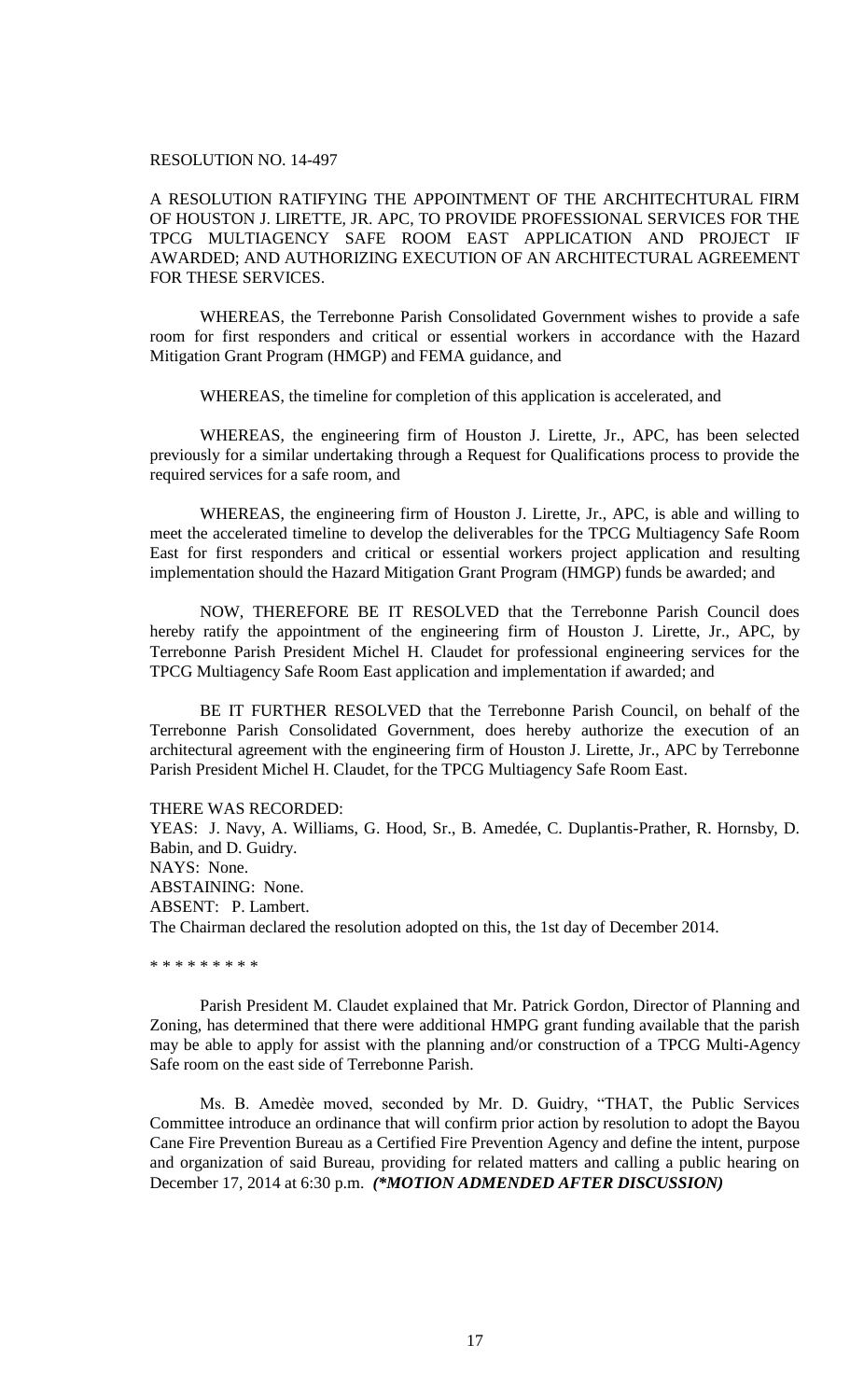The Parish Attorney C. Alcock explained that because the ordinance is being adopted by reference a sixty (60) days "layover" is required due to the technical regulation aspect; noting that the public hearing will be the first meeting in February which is February 11, 2015.

Ms. B. Amedèe moved, seconded by Mr. D. Guidry, "THAT, the Public Services Committee introduce an ordinance that will confirm prior action by resolution to adopt the Bayou Cane Fire Prevention Bureau as a Certified Fire Prevention Agency and define the intent, purpose and organization of said Bureau, providing for related matters and calling a public hearing on February 11, 2015 at 6:30 p.m. *(\*MOTION VOTED AFTER DISCUSSION)* 

Upon questioning Fire Chief Ken Himel, Bayou Cane Fire Protection District Board, explained that the ordinance is a formality needed to get their PIAL rating, along with the fire marshal certification to be classified as a Certified Fire Prevention Agency. Chief Himel explained that they currently inspect commercial properties when permit approvals are applied for; and noted that inspections are performed on a pre-plan basis at which time basic checks are performed. According to Chief Himel, the budget will not increase and the work load for the chief and the assistant chief will decrease. Chief Himel agreed that under Section 8-72: Duties and responsibilities - the first paragraph should be changed to state that, "…the Fire Chief and his designee". He added that, in his opinion, the only difference in the Bayou Cane Fire District Board and the City of Houma Fire Department may be that the City of Houma Fire Board was established as an appeals board.

The Chairman acknowledged Mr. Roger Bourgeios, a representative of Bourgeois and Associates, who addressed the Committee relative to certifying a fire prevention agency. He explained that other fire districts, that he has been in contact with, are doing final acceptance inspections; and noted that, in his opinion, the Bayou Cane Fire Protection District Board will need additional funding, as well as additional manpower, when they become a certified fire prevention agency. He further explained that the Bayou Cane Fire Protection District Board's resolution was adopted in 2000, and then questioned the legality of the department's action since that time. Mr. Bourgeois asked that further discussion takes place before the adoption of this ordinance.

\*The Chairman called for the vote on the motion offered by Ms. B. Amedѐe. THERE WAS RECORDED: YEAS: B. Amedẻe, D. Babin, C. Duplantis-Prather, D. Guidry, G. Hood, Sr., R. Hornsby, J. Navy, and A. Williams. NAYS: None. ABSENT: P. Lambert. The Chairman declared the motion adopted.

OFFERED BY: Mr. J. Navy SECONDED BY: Mr. D. Guidry

# RESOLUTION NO. 14-498

A resolution authorizing the execution of Change Order No. 2 for the Construction Agreement for Parish Project No. 10-CDBG-R-LEV-67; Ashland North Levee Improvement & Extension Project, Terrebonne Parish, Louisiana.

WHEREAS, the Terrebonne Parish Consolidated Government entered into a contract dated December 11, 2013, with Phylway Construction, LLC, for the Ashland North Levee Improvement & Extension, Parish Project No. 10-CDBG-R-LEV-67, Terrebonne Parish, Louisiana, and

WHEREAS, it is necessary to cover costs associated with an increase in costs for the removal of tree stumps from the new borrow canal for the new levee, and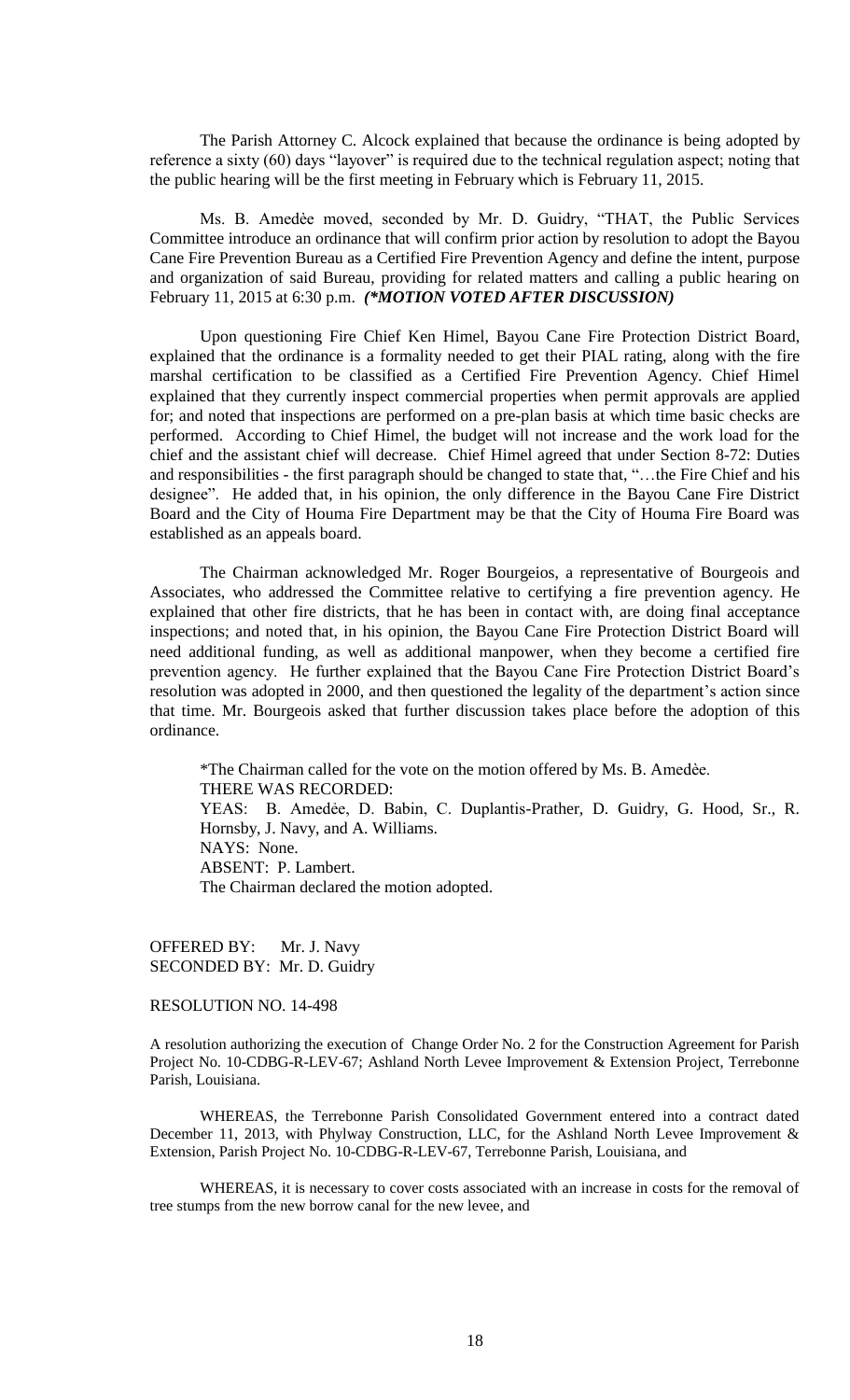WHEREAS, this change order is also required to increase contract time by Thirty (30) calendar days, and

WHEREAS, this change order will increase the contract time by Thirty (30) calendar days and will increase the contract by \$63,115.85, this change order has been approved by the Louisiana Office of Community Development (OCD) and Louisiana Department of Transportation and Development (DOTD), and

WHEREAS, this Change Order No. 2 has been recommended by the ENGINEER for this project, CB&I Coastal, Inc.

NOW, THEREFORE BE IT RESOLVED that the Terrebonne Parish Council, on behalf of the Terrebonne Parish Consolidated Government, does hereby approve and authorize the execution by Terrebonne Parish President Michel Claudet of Change Order No. 2 to the construction agreement with Phylway Construction, LLC, increases the construction time by Thirty (30) calendar days and increases the contract amount by Sixty Three Thousand One Hundred and Fifteen Dollars and Eighty Five Cents (\$63,115.85), and

BE IT FURTHER RESOLVED that a certified copy of the resolution be forwarded to the Engineer, CB&I Coastal, Inc.

THERE WAS RECORDED:

YEAS: J. Navy, A. Williams, G. Hood, Sr., B. Amedée, C. Duplantis-Prather, R. Hornsby, D. Babin, and D. Guidry. NAYS: None. ABSTAINING: None.

ABSENT: P. Lambert.

The Chairman declared the resolution adopted on this, the 1st day of December 2014.

\* \* \* \* \* \* \* \* \*

Mr. G. Hood, Sr. moved, seconded by Ms. A. Williams, "THAT, there being no further business to come before the Public Services Committee, the meeting be adjourned."

The Chairman called for the vote on the motion offered by Mr. G. Hood, Sr. THERE WAS RECORDED: YEAS: B. Amedẻe, D. Babin, C. Duplantis-Prather, D. Guidry, G. Hood, Sr., R. Hornsby, J. Navy, and A. Williams. NAYS: None. ABSENT: P. Lambert.

The Chairman declared the motion adopted and the meeting was adjourned at 6:02 p.m.

Daniel Babin, Chairman

Tammy E. Triggs Minute Clerk

Mr. D. Babin moved, seconded by Ms. B. Amedèe, "THAT, the Council accept and ratify the minutes of the Public Services Committee meeting held on 12/01/14."

The Chairman called for a vote on the motion offered by Mr. D. Babin. THERE WAS RECORDED: YEAS: D. Guidry, P. Lambert, J. Navy, A. Williams, G. Hood, Sr., B. Amedèe, C. Duplantis-Prather, R. Hornsby and D. Babin. NAYS: None. ABSENT: None. The Chairman declared the motion adopted.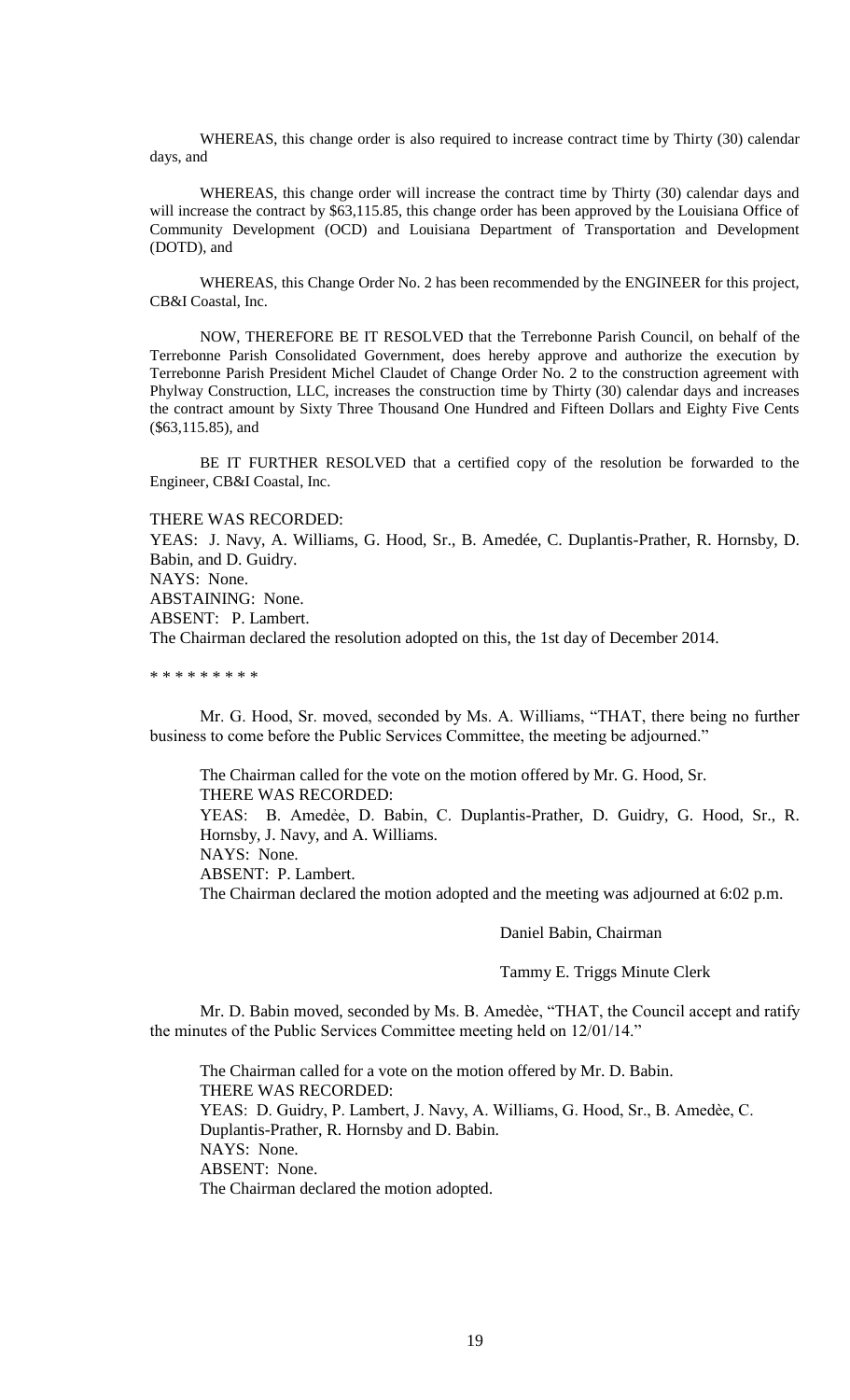The Chairman called for a report on the Community Development and Planning Committee meeting held on 12/01/14, whereupon the Committee Chairman rendered the following:

### COMMUNITY DEVELOPMENT & PLANNING COMMITTEE

### DECEMBER 1, 2014

The Chairman, Dirk Guidry, called the Community Development & Planning Committee meeting to order at 6:03 p. m. in the Terrebonne Parish Council Meeting Room with an Invocation offered by Committee Member B. Amedèe and the Pledge of Allegiance by Committee Member C. Duplantis-Prather. Upon roll call, Committee Members recorded as present were: B. Amedẻe, D. Babin, C. Duplantis-Prather, D. Guidry, Capt. Greg Hood, Sr., HPD Ret., R. Hornsby, J. Navy, and A. Williams. Committee member P. Lambert was recorded as absent due to a prior commitment. A quorum was declared present.

OFFERED BY: Mr. D. Babin SECONDED: Ms. B. Amedẻe

#### RESOLUTION NO. 14-499

A RESOLUTION TO DECLARE THE *COURTHOUSE CHILI COOK OFF* A RECOGNIZED FESTIVAL AND ALSO CO-SPONSOR THE 2015 *COURTHOUSE CHILI COOK OFF* FESTIVAL, BEGINNING WITH RELATED SET-UP ACTIVITIES ON JANUARY 24, 2015, AND THAT PARISH PRESIDENT MICHEL CLAUDET IS HEREBY AUTHORIZED TO EXECUTE ANY DOCUMENTS AND PROVIDE ASSISTANCE NECESSARY, NOT TO EXCEED \$600.00, TO AFFECT THIS CO-SPONSORSHIP.

WHEREAS, Terrebonne Parish Consolidated Government (TPCG) desires to promote economic and cultural development in the parish and recognizes its mandate to encourage the growth, development, restoration, improvement and enjoyment of downtown Houma as a means to promote said economic and cultural development; and,

WHEREAS, the Houma Downtown Development Corporation (HDDC) is charged with the overall responsibility for the *Courthouse Chili Cook Off* and will utilize the proceeds for sidewalk improvements downtown; and

WHEREAS, the TPCG desires to assist HDDC with this event held each January in historic downtown Houma by officially co-sponsoring it, not to exceed \$600.00; and

WHEREAS, the TPCG finds that such co-sponsorship will serve a public purpose and have a public benefit commensurate with the cost; and

WHEREAS, the TPCG and the Parish President declare that the *Courthouse Chili Cook Off,* held every October, be declared a recognized annual "Festival".

NOW, THEREFORE, BE IT RESOLVED by the Terrebonne Parish Council, on behalf of Terrebonne Parish Consolidated Government that the Parish does hereby declare the *Courthouse Chili Cook Off* a recognized Festival and also co-sponsor the 2015 *Courthouse Chili Cook Off* Festival, beginning with related set-up activities on January, 2015, and that Parish President Michel Claudet is hereby authorized to execute any documents and provide assistance necessary, not to exceed \$600.00, to affect this co-sponsorship.

THERE WAS RECORDED: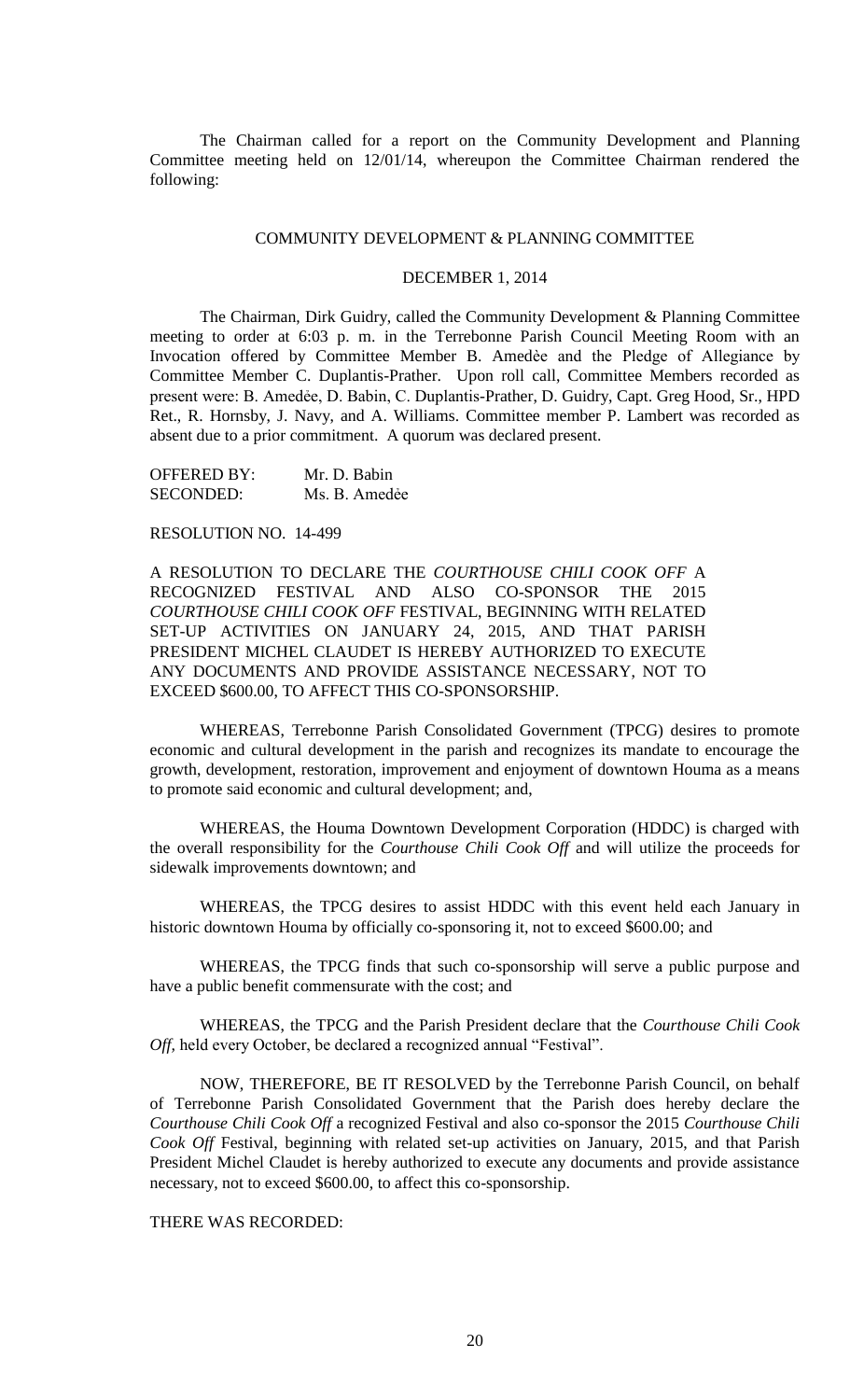YEAS: J. Navy, A. Williams, G. Hood, Sr., B. Amedée, C. Duplantis-Prather, R. Hornsby, D. Babin, and D. Guidry. NAYS: None. ABSTAINING: None. ABSENT: P. Lambert. The Chairman declared the resolution adopted on this, the 1st day of December 2014.

\* \* \* \* \* \* \* \* \*

Committee member J. Navy requested that discussion and possible action of zoning issues outside of the City limits be discussed because he has received numerous calls concerning the operation of mechanic shops and other businesses of this nature inside of residential neighborhoods.

Upon questioning, Mr. Patrick Gordon, Director of Planning and Zoning, explained that a feasibility study is being conducted by South Central Planning and Development to determine which areas need conventional zoning; noted that the areas of Bayou Gardens to Highway 90 north is one area of study (including Highway 24) and that the Village East area from Bayou Terrebonne to the Intracoastal Canal is another area of study. He added that after the study is conducted and the proper input is in place, a discussion will begin to determine which areas of the parish need to implement zoning changes, with residential zoning changes being their primarily focus.

Mr. G. Hood, Sr. moved, seconded by Mr. D. Babin, "THAT, there being no further business to come before the Community Development & Planning Committee, the meeting be adjourned."

The Chairman called for the vote on the motion offered by Mr. G. Hood, Sr. THERE WAS RECORDED: YEAS: B. Amedẻe, D. Babin, C. Duplantis-Prather, D. Guidry, G. Hood, Sr., R. Hornsby, J. Navy, and A. Williams. NAYS: None. ABSENT: P. Lambert. The Chairman declared the motion adopted and the meeting was adjourned at 6:13 p. m.

Dirk Guidry, Chairman

Tammy E. Triggs, Minute Clerk

Mr. D. Guidry moved, seconded by Ms. B. Amedѐe, "THAT, the Council accept and ratify the minutes of the Community Development and Planning Committee meeting held on 12/01/14."

The Chairman called for a vote on the motion offered by Mr. D. Guidry. THERE WAS RECORDED: YEAS: D. Guidry, P. Lambert, J. Navy, A. Williams, G. Hood, Sr., B. Amedèe, C. Duplantis-Prather, R. Hornsby and D. Babin. NAYS: None. ABSENT: None. The Chairman declared the motion adopted.

The Chairman called for a report on the Budget and Finance Committee meeting held on 12/01/14, whereupon the Committee Chairman noting ratification of minutes calls public hearings on 12/17/14 rendered the following: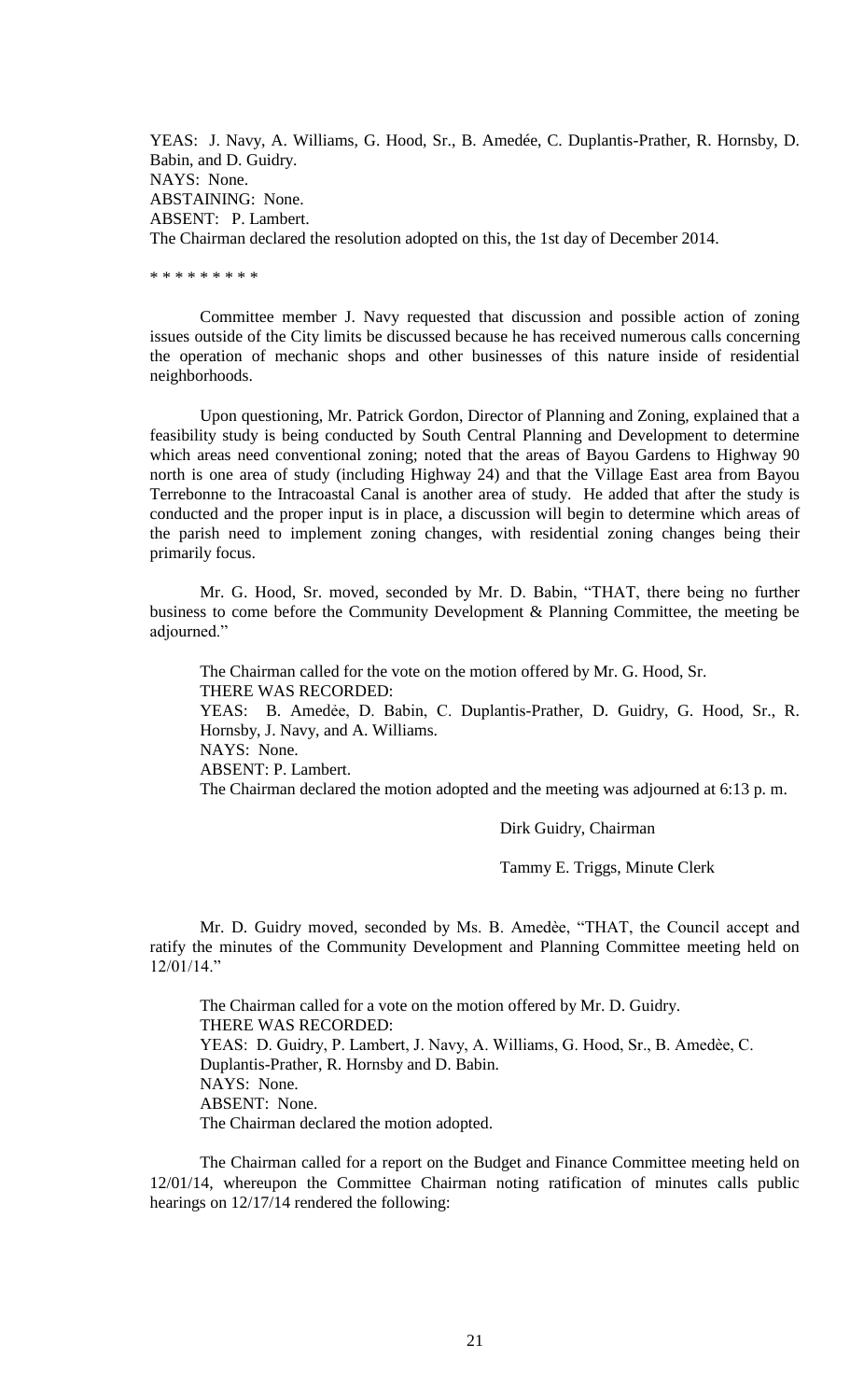## BUDGET & FINANCE COMMITTEE

## DECEMBER 1, 2014

The Chairman, John Navy, called the Budget & Finance Committee meeting to order at 6:16 p. m. in the Terrebonne Parish Council Meeting Room with an Invocation offered by Committee Member A. Williams and the Pledge of Allegiance by Committee Member B. Amedèe. Upon roll call, Committee Members recorded as present were: B. Amedée, D. Babin, C. Duplantis-Prather, D. Guidry, Capt. Greg Hood, Sr., R. Hornsby, J. Navy, and A. Williams. Committee Member P. Lambert was recorded as absent. A quorum was declared present.

The Committee Chairman read a memo from Committee P. Lambert explaining his absence from tonight's proceedings was due to a previously scheduled commitment.

OFFERED BY: Mr. D. Guidry SECONDED BY: Ms C. Duplantis-Prather

#### RESOLUTION NO. 14-500

WHEREAS, bids were received on November 11, 2013 for bid 13-REC-46 Annual Purchase of Recreation T-Shirts and Caps (2014).

WHEREAS, the bid was effective for a period of one (1) year from January 1, 2014 to December 31, 2014, and

WHEREAS, as noted in the bid documents, Terrebonne Parish Consolidated Government Recreation Department may exercise an option to extend the bid for one (1) additional year under the same terms, conditions and pricing if agreeable by both parties, and

WHEREAS, after review by Sterling Washington, Recreation Director it has been determined that the one (1) year extension from January 1, 2015 to December 31, 2015 for Bid 13-REC-46 Annual Purchase of Recreation T-shirts and Caps (2014) be granted, and

 WHEREAS, Staples Sporting Goods, Screen Printing and Trophies, LLC is in agreement with the additional one (1) year extension as provided for in the bid documents, and

WHEREAS, Parish Administration has concurred with the recommendation to extend for one (1) additional year with Staples Sporting Goods, Screen Printing and Trophies, LLC as per attached documents, and

NOW, THEREFORE BE IT RESOLVED, that the Terrebonne Parish Council, on behalf of the Terrebonne Parish Consolidated Government, that the recommendation of Parish Administration be approved for the aforementioned extension for the purchase of Recreation tshirts and caps

THERE WAS RECORDED: YEAS: J. Navy, A. Williams, G. Hood, Sr., B. Amedée, C. Duplantis-Prather, R. Hornsby, D. Babin, and D. Guidry. NAYS: None. ABSTAINING: None. ABSENT: P. Lambert. The Chairman declared the resolution adopted on this, the 1st day of December 2014.

\* \* \* \* \* \* \* \* \*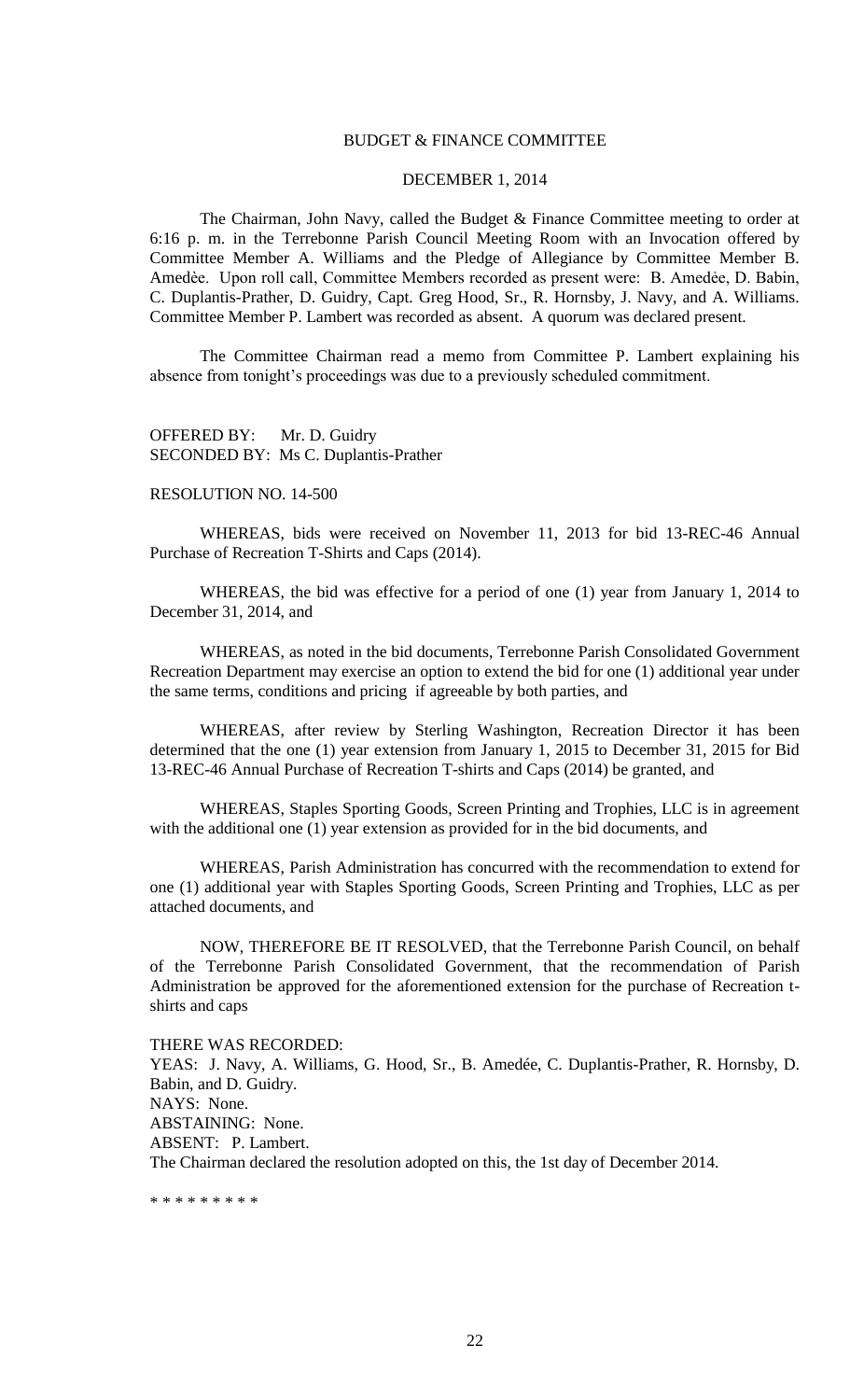OFFERED BY: Ms. A. Williams SECONDED BY: Mr. G. Hood, Sr.

## RESOLUTION NO. 14-501

 WHEREAS, on October 27, 2014 bids were received by the Terrebonne Parish Consolidated Government for Bid #14-POLCON-38 SCADA Wide Area Network Upgrade for the Pollution Control Division of the Public Works Department, and

 WHEREAS, after careful review by the Purchasing Division, Mike Ordogne, Pollution Control Administrator and Gregory Bush, Public Works Director it has been determined that the bid submitted by I.C.E. Sales and Service, LLC is the lowest qualified bid in the amount of Thirty Thousand, Two Hundred Ninety-Five Dollars (\$30,295.00) , and

# *WHEREAS, Parish Administration has concurred with the recommendation that the bid of I.C.E. Sales And Service, LLC be accepted for bid 14-POLCON-38 SCADA Wide Area Network Upgrade as per attached bid documents, and*

NOW, THEREFORE BE IT RESOLVED by Terrebonne Parish Council (Budget and Finance Committee), on behalf of the Terrebonne Parish Consolidated Government, that the recommendation of the Parish Administration be approved for the upgrade of the SCADA network.

THERE WAS RECORDED: YEAS: J. Navy, A. Williams, G. Hood, Sr., B. Amedée, C. Duplantis-Prather, R. Hornsby, D. Babin, and D. Guidry. NAYS: None. ABSTAINING: None. ABSENT: P. Lambert. The Chairman declared the resolution adopted on this, the 1st day of December 2014.

\* \* \* \* \* \* \* \* \*

OFFERED BY: Mr. R. Hornsby SECONDED BY: Mr. G. Hood, Sr. and Mr. D. Babin

### RESOLUTION NO. 14-502

WHEREAS, on October 9, 2014 bids were received by the Terrebonne Parish Consolidated Government for Bid No. 14-WHSE-34 Purchase of New/Unused Electrical Inventory Products Part "B" (12-Month Requirements Contract) for Warehouse Inventory, and

WHEREAS, after careful review by Mary Crochet, Warehouse Manager, and Tommy LeCompte, Electric Distribution Superintendent it been determined that the bids of Gresco Utility Supply, Stuart C. Irby Co., Wesco Distribution and Techline, Inc. are the lowest qualified bids on various items and the bids of Fleet Supply Warehouse, LLC and Production Distribution be rejected for just cause, and

WHEREAS, several of these commodities have a above average lead time and are critical inventory items, and

WHEREAS, should the awarded vendor be unable to supply the Warehouse Division with the required inventory product(s), the Warehouse Division shall be authorized to award the item(s) to the next lowest qualified bidder, and

WHEREAS, the Parish Administration has concurred with the recommendation that the bids of Gresco Utility Supply, Stuart C. Irby Co., Wesco Distribution and Techline, Inc.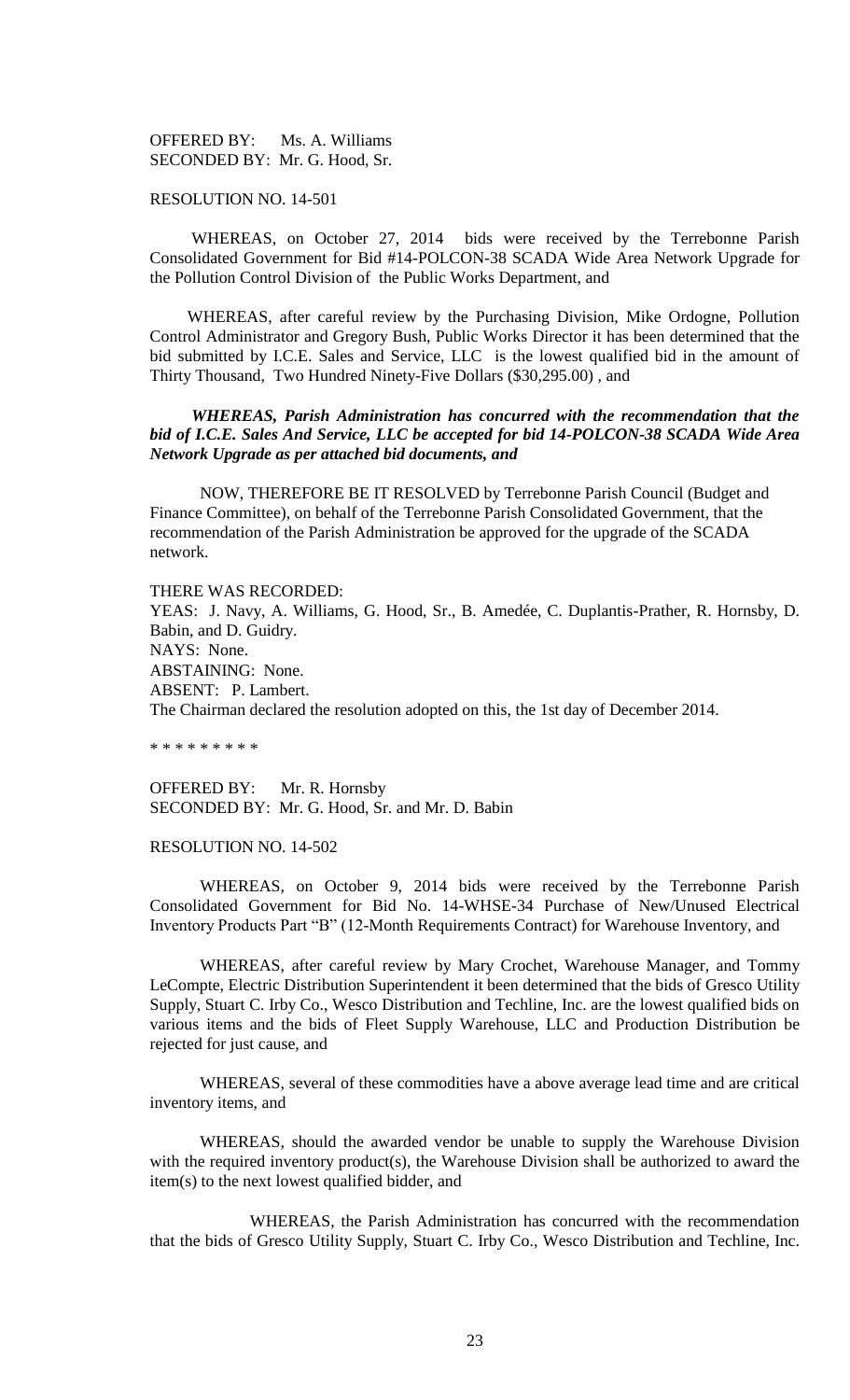be accepted and the bids of Fleet Supply Warehouse, LLC and Production Distribution be rejected as per the attached documents, and

NOW, THEREFORE BE IT RESOLVED by the Terrebonne Parish Council (Budget & Finance Committee), on behalf of the Terrebonne Parish Consolidated Government, that the recommendation of Parish Administration is approved for the aforementioned bids for the purchase of electrical inventory products.

THERE WAS RECORDED:

YEAS: J. Navy, A. Williams, G. Hood, Sr., B. Amedée, C. Duplantis-Prather, R. Hornsby, D. Babin, and D. Guidry. NAYS: None. ABSTAINING: None. ABSENT: P. Lambert. The Chairman declared the resolution adopted on this, the 1st day of December 2014.

\* \* \* \* \* \* \* \* \*

OFFERED BY: Mr. D. Babin SECONDED BY: Mr. G. Hood, Sr.

#### RESOLUTION NO. 14-503

WHEREAS, prices were obtained through the Louisiana State Commodity Catalog by the Terrebonne Parish Consolidated Government for the purpose of purchasing one (1) 2015 Dodge Ram 3500 Cab & Chassis with a Sixteen (16) Foot Stake Body and Two (2) Thousand Pound Lift Gate for the Solid Waste Division, Utilities Department under State Contract #409706, and

WHEREAS, after careful review by Clay Naquin, Solid Waste Administrator and Tom Bourg, Utilities Director it has been determined that the price of Fifty-seven Thousand, One Hundred Eighty-Four Dollars (\$57,184.00) from Southland Dodge, Inc. for the purchase of one (1) 2015 Dodge Ram 3500 Cab & Chassis with a Sixteen (16) Foot Stake Body and Two (2) Thousand Pound Lift Gate should be accepted as per the State Contract Vehicle Catalog and under the provisions set forth in the Louisiana Revised Statutes Title 39:1710, and

WHEREAS, the Parish Administration has recommended the acceptance of the price for the aforementioned vehicle purchase at a cost of Fifty-seven Thousand, One Hundred Eighty-four Dollars (\$57,184.00) as per the attached State Purchasing Contract Catalog.

NOW, THEREFORE BE IT RESOLVED by the Terrebonne Parish Council (Budget and Finance Committee), on behalf of the Terrebonne Parish Consolidated Government, that the recommendation of the Parish Administration be approved and that the purchase of the vehicle be accepted as per the attached forms.

#### THERE WAS RECORDED:

YEAS: J. Navy, A. Williams, G. Hood, Sr., B. Amedée, C. Duplantis-Prather, R. Hornsby, D. Babin, and D. Guidry. NAYS: None. ABSTAINING: None. ABSENT: P. Lambert. The Chairman declared the resolution adopted on this, the 1st day of December 2014.

\* \* \* \* \* \* \* \* \*

Committee member G. Hood, Sr. requested that discussion and possible action regarding the Houma Police Department's Budget be reviewed. Mr. Hood, Sr. expressed his concerned relative to the use of body cameras as opposed to the use of car cameras and/or the pay scale that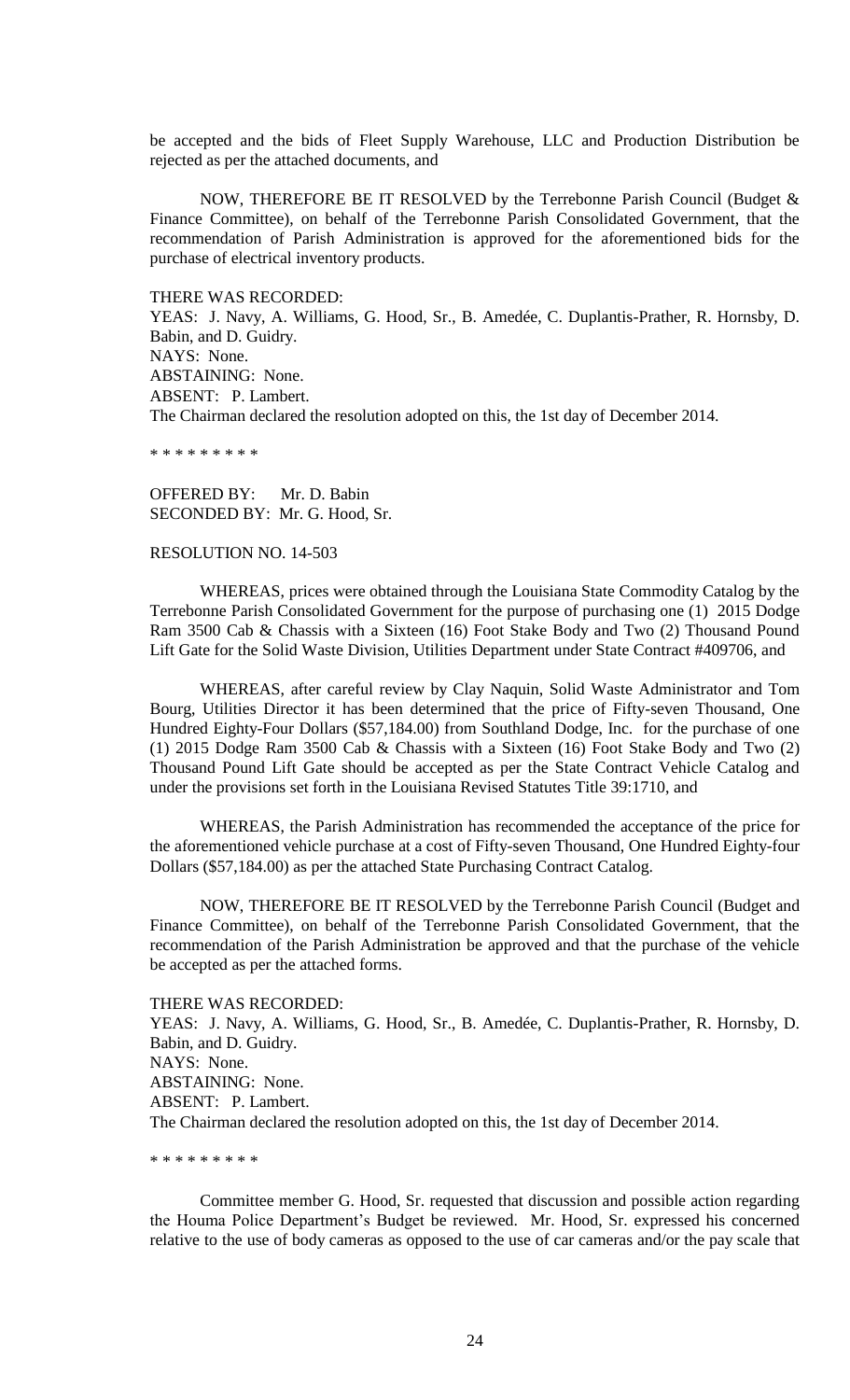is currently used for junior and senior officers. He explained, that as a retired police officer, the use of car cameras are more efficient and versatile than body cameras because it has the ability to record activity inside of a police vehicle as well as outside of the police vehicle.

Upon questioning, Houma Police Chief Todd Duplantis explained that the department is in the process of purchasing body cameras that can be used as car cameras as well; noting that with changing technology, the body camera is the most effective tool needed and it is cost efficient thus allowing the department to stay within their budget.

Discussion ensued with several Committee members expressing their concern over the numbers of junior and senior officers leaving the police department for better pay opportunities; thus explaining that additional money is needed to give officers a pay increase, an incentive, to stay with the department. They offered a few suggestions on how to funds could be used to raise police officers pay.

Parish President M. Claudet explained and reiterated that Chief Duplantis works hard for his department and that he "fights" every day for the men and women who serve under him; and noted that he is always appreciative and grateful for the officers who put their lives on the line for the good of Terrebonne Parish.

Ms. A. Williams moved, seconded by Mr. G. Hood, Sr. and Mr. D. Babin, "THAT, the Budget & Finance Committee introduce an ordinance to amend the 2014 Adopted Operating Budget and the 5 Year Capital Outlay of the Terrebonne Parish Consolidated Government for the following items and to provide for related matters.

- I. Statewide Flood Control Program Bayou Terrebonne Dredging, \$546,954
- II. Police Department, \$12,060
- III. CDBF Disaster Recovery Program, \$1,589,757
- IV. Local Government Assistance Program, \$124,800

and calling a public hearing on said matter on December 17, 2014 at 6:30 p.m.

The Chairman called for the vote on the motion offered by Ms. A. Williams. THERE WAS RECORDED: YEAS: B. Amedẻe, D. Babin, C. Duplantis-Prather, D. Guidry, G. Hood, Sr., R. Hornsby, J. Navy, and A. Williams. NAYS: None. ABSENT: P. Lambert. The Chairman declared the motion adopted.

OFFERED BY: Mr. D. Guidry SECONDED BY: Ms. C. Duplantis-Prather

RESOLUTION NO. 14-504

A resolution authorizing the Parish President to file an application with the Department of Transportation and Development for, United States of America, for grants through the USDOT Federal Transit Administration (FTA), as authorized under the Federal Transit Laws, as codified, 49 USC Section 5317, New Freedom Program and executing a contract with the Louisiana Department of Transportation and Development upon project approval.

WHEREAS, the Director of the Louisiana Department of Transportation and Development is authorized to make grants for a New Freedom projects;

WHEREAS, the contract for financial assistance will impose certain obligation upon the applicant, including the provision by it of the local share of the project costs in the program;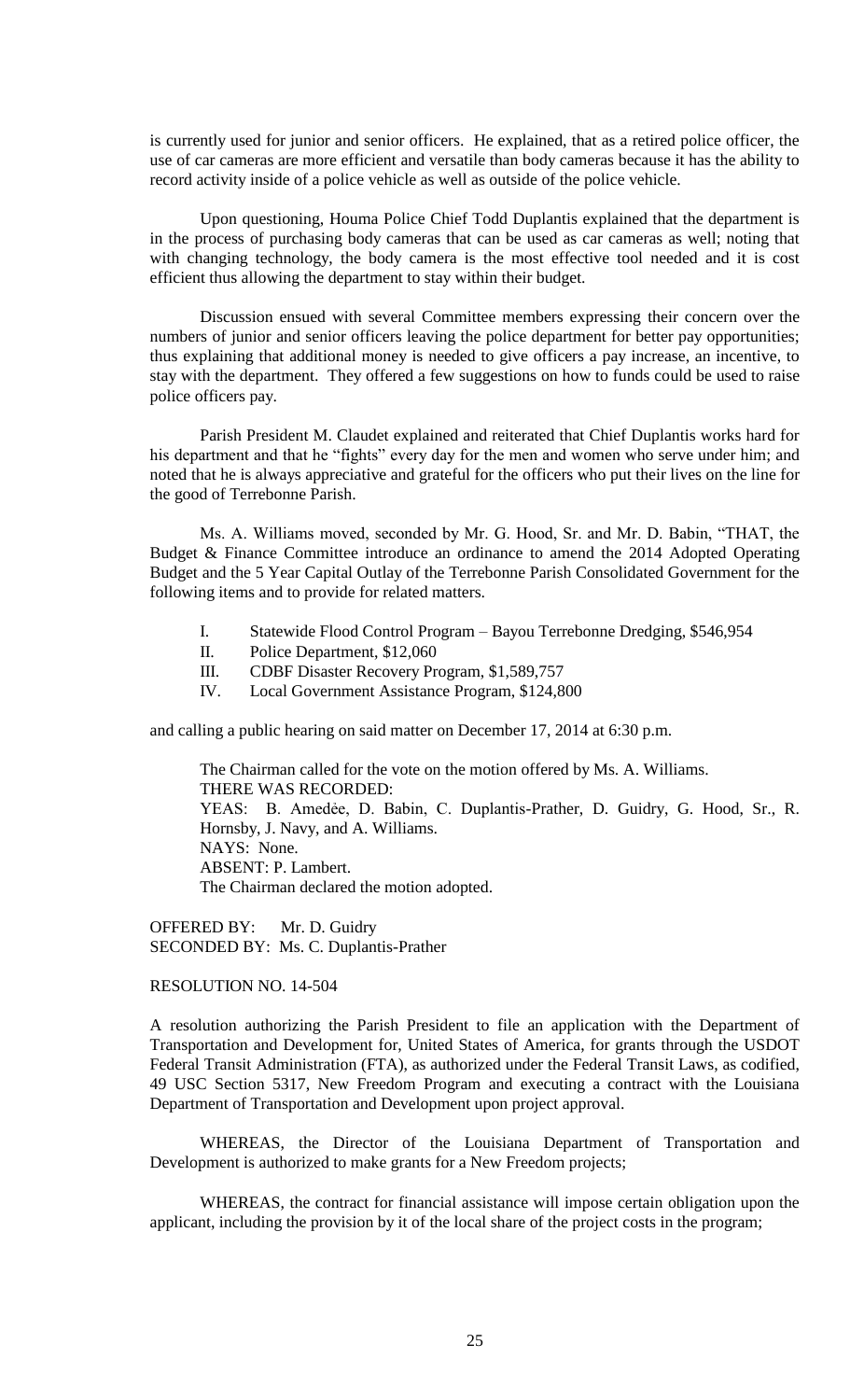WHEREAS, it is required by the U.S. Department of Transportation in accordance with the provisions of Title VI of the Civil Rights Act of 1964, that in connection with the filing of an application for assistance under 49 USC Section 5317, that Terrebonne Parish Consolidated Government give an assurance that it will comply with Title VI of the Civil Rights Act of 1964 and the U.S. Department of Transportation requirements thereunder, and

WHEREAS, it is the goal of the Terrebonne Parish Consolidated Government that disadvantaged business enterprises be utilized to the fullest extent possible in connection with this/these project(s), and that definite procedures shall be established and administered to ensure that disadvantaged business enterprises shall have the maximum feasible opportunity to compete for contracts when procuring supplies, equipment contracts, or consultant and other services.

NOW THEREFORE BE IT RESOLVED, by the Terrebonne Parish Council (Community Development and Planning Committee) on behalf of the Terrebonne Parish Consolidated Government, that:

- 1. The Parish President is authorized to submit and execute a grant application on behalf of the Terrebonne Parish Consolidated Government with the Louisiana Department of Transportation and Development, to aid in the financing of operating assistance projects pursuant to the New Freedom Program, 49 USC 5317.
- 2. The Parish President is authorized to execute and file with such application an assurance or any other document required by the U.S. Department of Transportation effectuating the purpose of Title VI of the Civil Rights Act of 1964.
- 3. The Terrebonne Parish Council on Aging is authorized to furnish such additional information as the U.S. Department of Transportation may require in connection with the application for this project.
- 4. The Parish President is authorized to set forth and execute affirmative disadvantage business policies in connection with the program of project and budgets procurement needs.
- 5. The Parish President is authorized to execute grant agreements on behalf of the Terrebonne Parish Consolidated Government with the Louisiana Department of Transportation and Development for aid in financing of operating assistance program of projects and budgets.

BE IT FURTHER RESOLVED, that all resolutions in conflict herewith are hereby repealed.

THERE WAS RECORDED:

YEAS: J. Navy, A. Williams, G. Hood, Sr., B. Amedée, C. Duplantis-Prather, R. Hornsby, D. Babin, and D. Guidry. NAYS: None. ABSTAINING: None. ABSENT: P. Lambert. The Chairman declared the resolution adopted on this, the 1st day of December 2014.

\* \* \* \* \* \* \* \* \*

Ms. C. Duplantis-Prather moved, seconded by Mr. D. Babin, "THAT, the Budget & Finance Committee approve the 2015 Proposed Budget amendment changes for the Sylvia Street Phase III Project.

The Chairman called for the vote on the motion offered by Ms. C. Duplantis-Prather. THERE WAS RECORDED: YEAS: B. Amedėe, D. Babin, C. Duplantis-Prather D. Guidry, G. Hood, Sr., R. Hornsby, J. Navy, and A. Williams. NAYS: None. ABSENT: P. Lambert.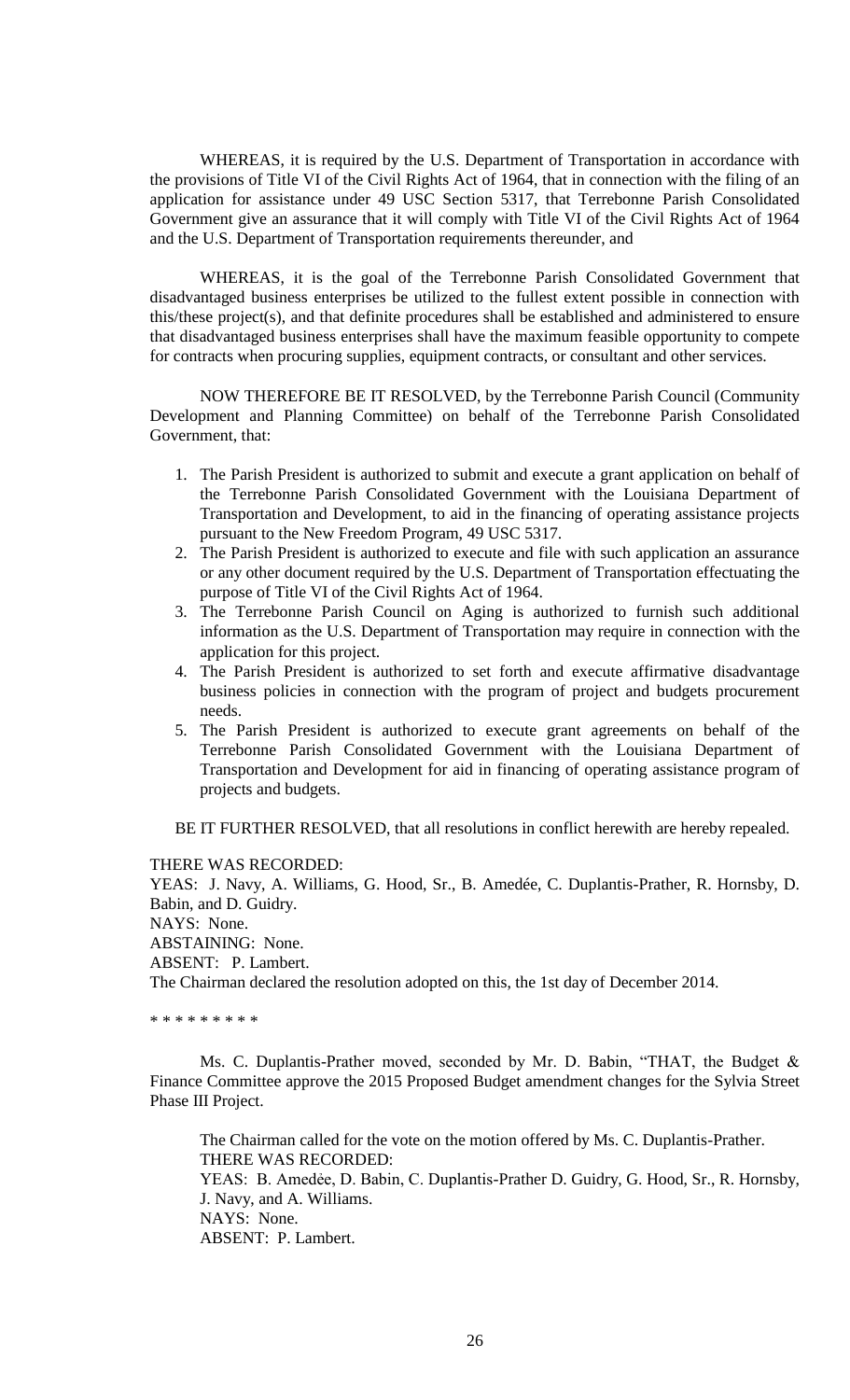The Chairman declared the motion adopted.

Mr. G. Hood, Sr. moved, seconded by Ms. B. Amedѐe, "THAT, the Budget & Finance Committee approve the 2015 Proposed Budget amendment change to reclassify the grade for Electric Plant Boiler Operator from Grade 107 to Grade 108."

The Chairman called for the vote on the motion offered by Mr. G. Hood, Sr. THERE WAS RECORDED: YEAS: B. Amedée, D. Babin, C. Duplantis-Prather, D. Guidry, G. Hood, Sr., R. Hornsby, J. Navy, and A. Williams. NAYS: None. ABSENT: P. Lambert. The Chairman declared the motion adopted.

Mr. R. Hornsby moved, seconded by Ms. C. Duplantis-Prather, "THAT, the Budget & Finance Committee approve the 2015 Proposed Budget amendment change for the Hollywood Road Extension (Valhi Blvd. to Hwy, 182) Project."

The Chairman called for the vote on the motion offered by Mr. R. Hornsby. THERE WAS RECORDED: YEAS: B. Amedẻe, D. Babin, C. Duplantis-Prather, D. Guidry, G. Hood, Sr., R. Hornsby, P. Lambert, J. Navy, and A. Williams. NAYS: None. ABSENT: P. Lambert. The Chairman declared the motion adopted.

Mr. R. Hornsby moved, seconded by Mr. D. Guidry, "THAT, the Budget & Finance Committee approve the 2015 Proposed Budget amendment change to correct the number of positions for the Civic Center (A) Facilities Maintenance Assistant from three (3) to four (4) and (B) Two (2) Event Staff (Part-time) from nine (9) to twenty (20)."

The Chairman called for the vote on the motion offered by Mr. R. Hornsby. THERE WAS RECORDED: YEAS: B. Amedẻe, D. Babin, C. Duplantis-Prather, D. Guidry, G. Hood, Sr., R. Hornsby, J. Navy, and A. Williams. NAYS: None. ABSENT: P. Lambert. The Chairman declared the motion adopted.

Mr. G. Hood, Sr. moved, seconded by Ms. C. Duplantis-Prather, "THAT, the Budget & Finance Committee approve the 2015 Proposed Budget amendment change to purchase a Coroner's Office x-ray machine."

The Chairman called for the vote on the motion offered by Mr. G. Hood, Sr. THERE WAS RECORDED: YEAS: B. Amedẻe, D. Babin, C. Duplantis-Prather, D. Guidry, G. Hood, Sr., R. Hornsby, J. Navy, and A. Williams. NAYS: None. ABSENT: P. Lambert. The Chairman declared the motion adopted.

Ms. C. Duplantis-Prather moved, seconded by Mr. D. Guidry, "THAT, the Budget & Finance Committee approve the 2015 Proposed Budget amendment change to add additional funding for the Veterans' Homeless Shelter."

The Chairman called for the vote on the motion offered by Ms. C. Duplantis-Prather.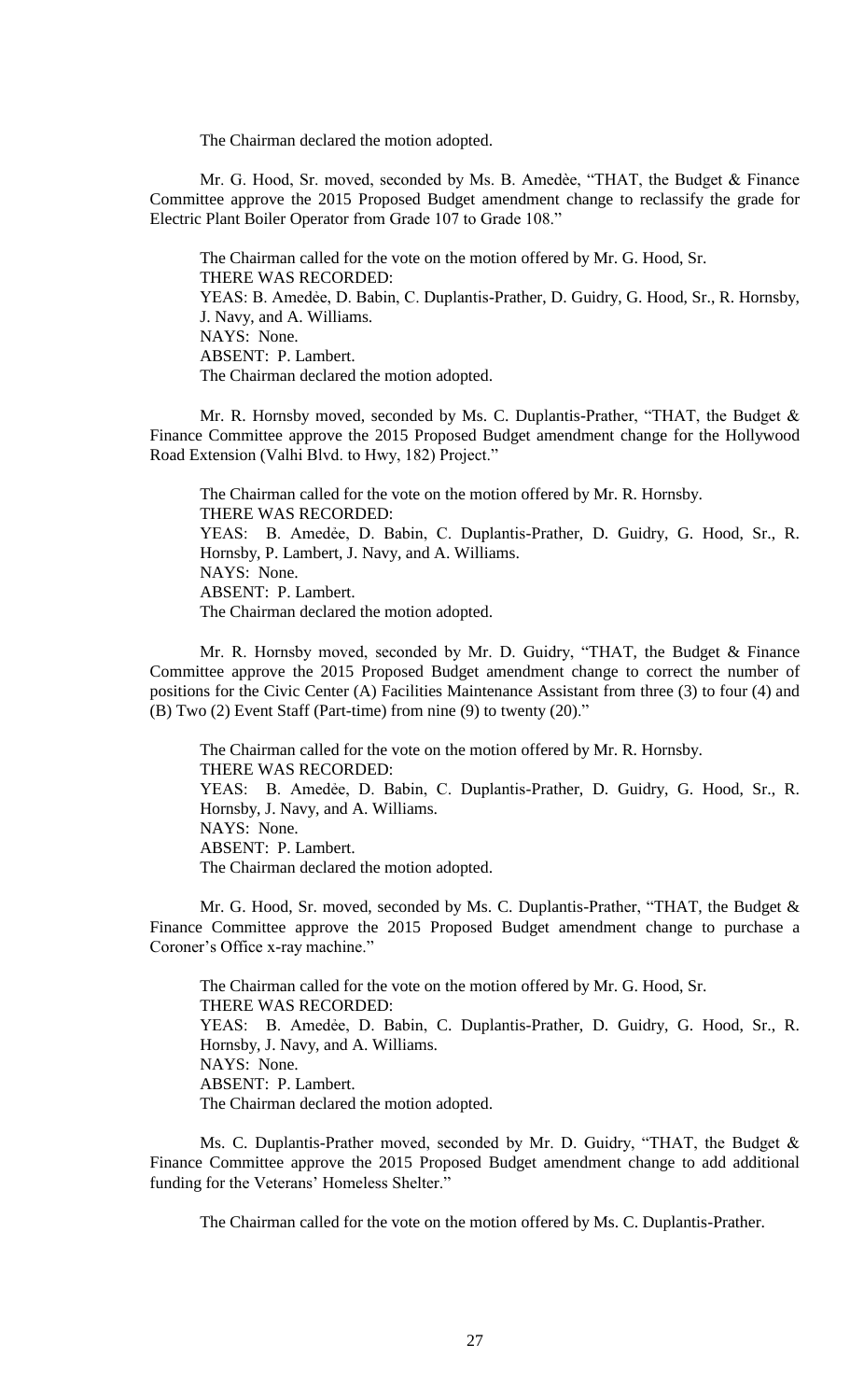THERE WAS RECORDED: YEAS: B. Amedẻe, D. Babin, C. Duplantis-Prather, D. Guidry, G. Hood, Sr., R. Hornsby, J. Navy, and A. Williams. NAYS: None. ABSENT: P. Lambert. The Chairman declared the motion adopted.

Mr. D. Guidry moved, seconded by Mr. D. Babin, "THAT, the Budget & Finance Committee approve the 2015 Proposed Budget amendment change for the Bayou Gardens Turn Lane Project."

The Chairman called for the vote on the motion offered by Mr. D. Guidry. THERE WAS RECORDED: YEAS: B. Amedẻe, D. Babin, C. Duplantis-Prather, D. Guidry, G. Hood, Sr., R. Hornsby, J. Navy, and A. Williams. NAYS: None. ABSENT: P. Lambert. The Chairman declared the motion adopted.

Mr. G. Hood, Sr. moved, seconded by Mr. D. Guidry, "THAT, the Budget & Finance Committee approve the 2015 Proposed Budget amendment change for the Prisoners' Medical Department."

The Chairman called for the vote on the motion offered by Mr. G. Hood, Sr. THERE WAS RECORDED: YEAS: B. Amedẻe, D. Babin, C. Duplantis-Prather, D. Guidry, G. Hood, Sr., R. Hornsby, J. Navy, and A. Williams. NAYS: None. ABSENT: P. Lambert. The Chairman declared the motion adopted.

Mr. D. Babin moved, seconded by Ms. B. Amedèe, "THAT, the Budget & Finance Committee approve the 2015 Proposed Budget amendment change for the Utility Fund (Changes the titles for Electric and Gas Technicians to Utility Technicians, Grade 110 and change Engineering Analyst, Grade 108 to Utility Technician, Grade 110)."

The Chairman called for the vote on the motion offered by Mr. D. Babin. THERE WAS RECORDED: YEAS: B. Amedẻe, D. Babin, C. Duplantis-Prather, D. Guidry, G. Hood, Sr., R. Hornsby, J. Navy, and A. Williams. NAYS: None. ABSENT: P. Lambert. The Chairman declared the motion adopted.

Mr. D. Babin moved, seconded by Mr. R. Hornsby, "THAT, the Budget & Finance Committee approve the 2015 Proposed Budget amendment change for the Solid Waste Department {Eliminate (one) 1 Senior Equipment Operator and (one) 1 Equipment II and replace with two  $(2)$  Equipment Operator III}."

The Chairman called for the vote on the motion offered by Mr. D. Babin. THERE WAS RECORDED: YEAS: B. Amedẻe, D. Babin, C. Duplantis-Prather, D. Guidry, G. Hood, Sr., R. Hornsby, J. Navy, and A. Williams. NAYS: None. ABSENT: P. Lambert. The Chairman declared the motion adopted.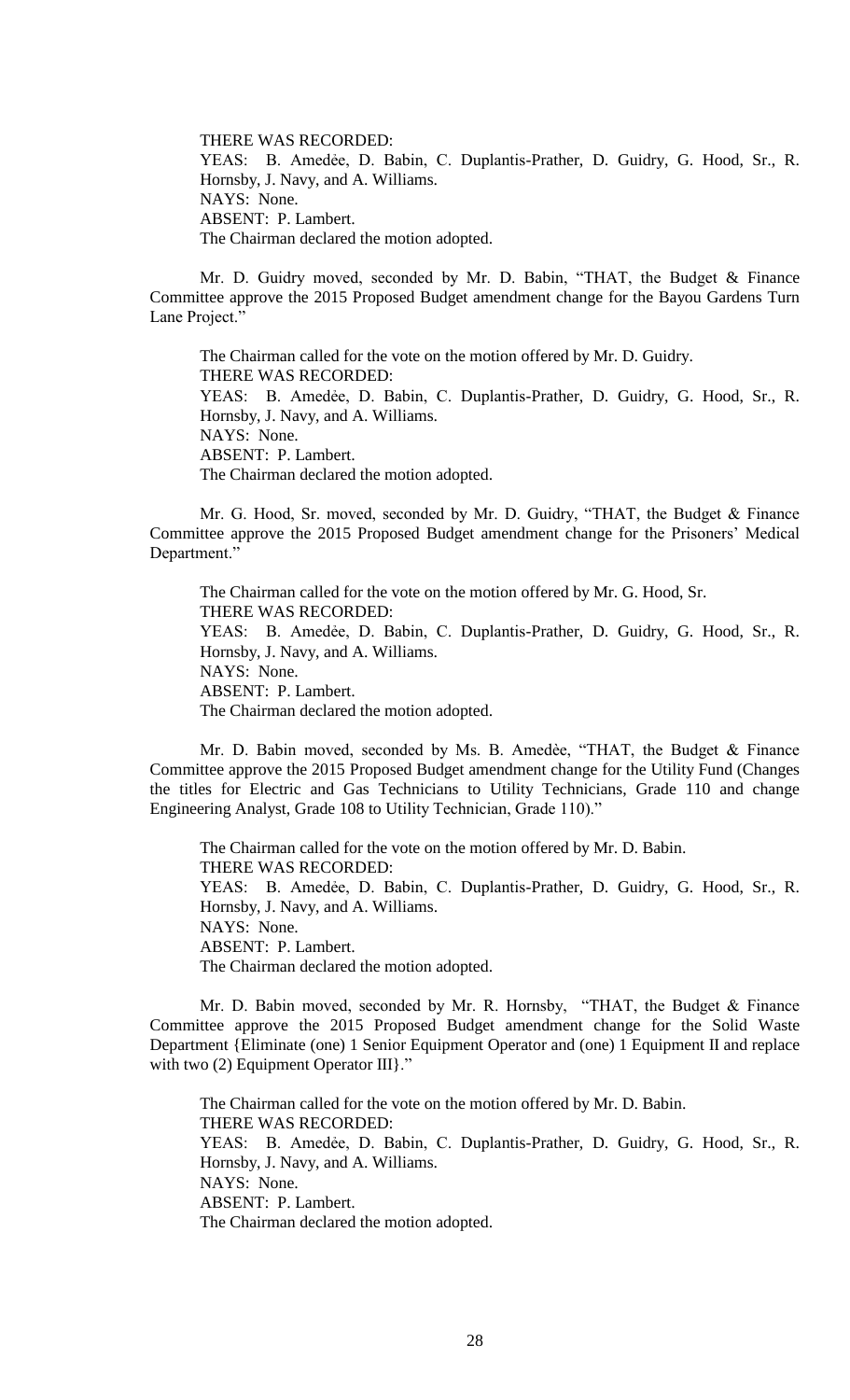Mr. D. Babin moved, seconded by Mr. R. Hornsby, "THAT, the Budget & Finance Committee approve the 2015 Proposed Budget amendment change for the Best of the Bayou Festival."

The Chairman called for the vote on the motion offered by Mr. D. Babin. THERE WAS RECORDED: YEAS: B. Amedẻe, D. Babin, C. Duplantis-Prather, D. Guidry, G. Hood, Sr., R. Hornsby, J. Navy, and A. Williams. NAYS: None. ABSENT: P. Lambert. The Chairman declared the motion adopted.

Upon questioning, Chief Finance Officer Jamie Elfert explained that this tourism project is under a three (3) years contract that was started with funding received from BP and noted that additional funding is coming from the general fund.

Ms. A. Williams moved, seconded by Ms. B. Amedèe, "THAT, the Budget & Finance Committee approve the 2015 Proposed Budget amendment changes as recommended by Administration."

The Chairman called for the vote on the motion offered by Ms. A. Williams. THERE WAS RECORDED: YEAS: B. Amedẻe, D. Babin, C. Duplantis-Prather, D. Guidry, G. Hood, Sr., R. Hornsby, J. Navy, and A. Williams. NAYS: None. ABSENT: P. Lambert. The Chairman declared the motion adopted.

Mr. G. Hood, Sr. moved, seconded by Ms. A. Williams, "THAT, there being no further business to come before the Budget & Finance Committee, the meeting be adjourned."

The Chairman called for the vote on the motion offered by Mr. G. Hood, Sr. THERE WAS RECORDED: YEAS: B. Amedẻe, D. Babin, C. Duplantis-Prather, D. Guidry, G. Hood, Sr., R. Hornsby, J. Navy, and A. Williams. NAYS: None. ABSENT: P. Lambert. The Chairman declared the motion adopted and the meeting was adjourned at 7:04 p.m.

John Navy, Chairman

Tammy E. Triggs, Minute Clerk

Mr. J. Navy moved, seconded by Mr. G. Hood, Sr., "THAT, the Council accept and ratify the minutes of the Budget and Finance Committee meeting held on 12/01/14."

The Chairman called for a vote on the motion offered by Mr. J. Navy. THERE WAS RECORDED: YEAS: D. Guidry, P. Lambert, J. Navy, A. Williams, G. Hood, Sr., B. Amedèe, C. Duplantis-Prather, R. Hornsby and D. Babin. NAYS: None. ABSENT: None. The Chairman declared the motion adopted.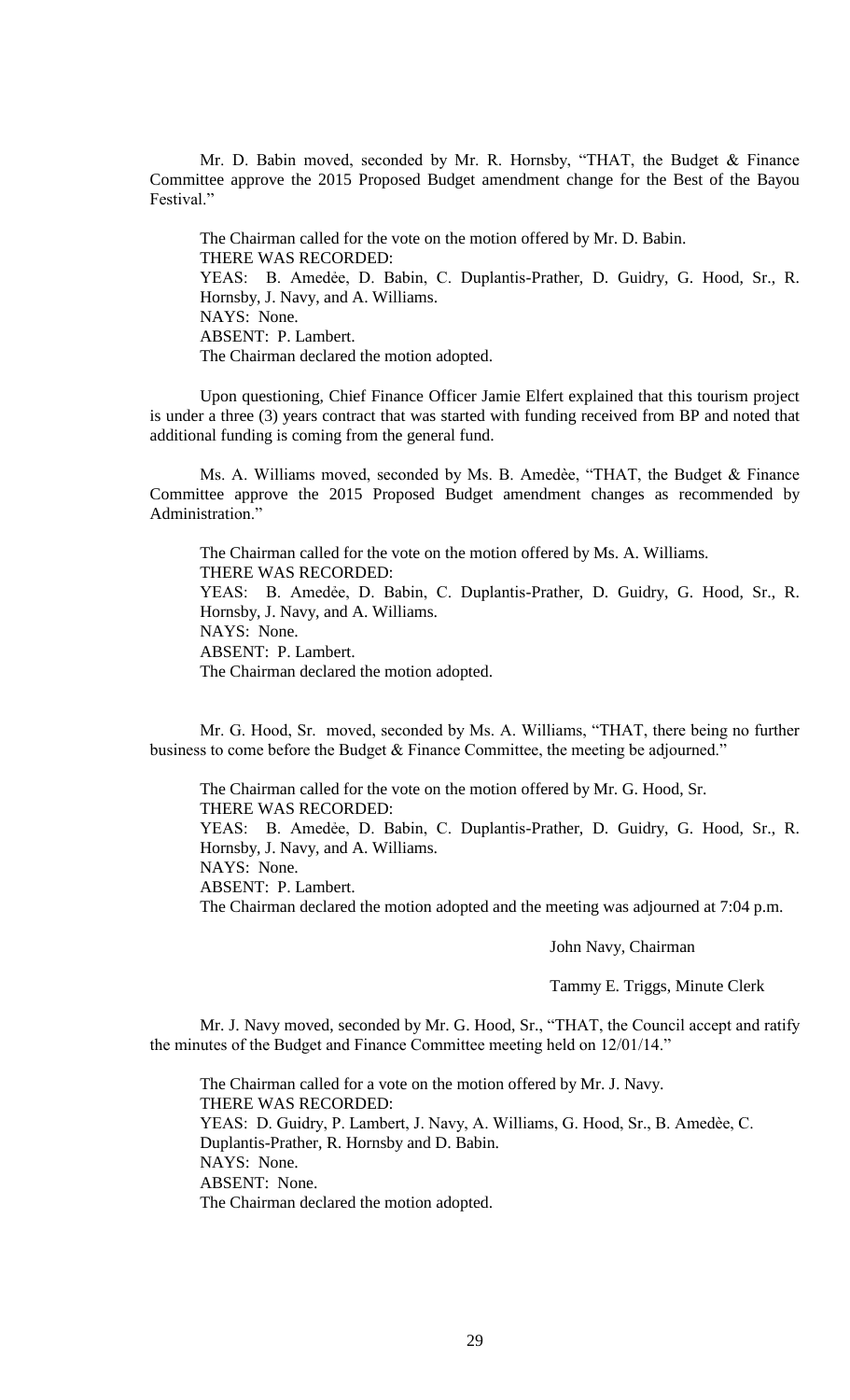Mr. G. Hood, Sr. moved, seconded by Mr. D. Babin, "THAT, the Council approve the following street light list(s):

INSTALL STREET LIGHT **AND POLE** IN THE VICINITY OF 4596 NORTH BAYOU BLACK DRIVE IN GIBSON; RLD #9; ENTERGY; ARLANDA WILLIAMS, DISTRICT 2

INCREASE THE STREET LIGHT WATTAGE TO 250-WATTS ON TWO EXISTING POLES AT 830 EAST STREET AND TO THE RIGHT OF SAID LOCATION HEADING TOWARD MAIN STREET IN HOUMA; RLD #3A; ENTERGY; JOHN NAVY, DISTRICT 1

INSTALL POLE AND 250W HPS STREET LIGHT ON SOUTHWEST CORNER AT THE INTERSECTION OF ST. CHARLES ST. & SOUTHDOWN MANDALAY RD.; RLD. #9; SLECA; RUSSELL HORNSBY, DISTRICT. 6."

The Chairman called for a vote on the motion offered by Mr. G. Hood, Sr. THERE WAS RECORDED: YEAS: D. Guidry, P. Lambert, J. Navy, A. Williams, G. Hood, Sr., B. Amedèe, C. Duplantis-Prather, R. Hornsby and D. Babin. NAYS: None. ABSENT: None. The Chairman declared the motion adopted.

Mr. P. Lambert moved, seconded by Ms. B. Amedèe, "THAT, the Council hold nominations open fhe one long-standing vacancy on the Bayou Blue Fire Protection District Board until further notice."

The Chairman called for a vote on the motion offered by Mr. P. Lambert. THERE WAS RECORDED: YEAS: D. Guidry, P. Lambert, J. Navy, A. Williams, G. Hood, Sr., B. Amedèe, C. Duplantis-Prather, R. Hornsby and D. Babin. NAYS: None. ABSENT: None. The Chairman declared the motion adopted.

Ms. C. Duplantis-Prather moved, seconded by Mr. P. Lambert, "THAT, the Council open nominations for the two expiring terms on the Houma Downtown Development Corporation (one representing the Historical Society and one representing the Council), that Ms. Dale Norred, Mr. Ronald Lirette, and Mr. Chris Domangue be nominated for said positions; close nominations and that a voice vote of the Council be taken to determine who will fill the additional positions." *(\*SUBSTITUE MOTION)*

The Chairman noted that Ms. Connie Bourg withdrew her name from the list of applicants.

\*Ms. A. Williams offered a *substitute motion*, seconded by Mr. D. Babin, "THAT, the Council open nominations for the two expiring terms on the Houma Downtown Development Corporation (one representing the Historical Society and one representing the Council), that Ms. Dale Norred, Mr. Ronald Lirette, Ms. Connie Bourg and Mr. Chris Domangue be nominated for said positions; close nominations and appoint Ms. Dale Norred to represent the Historical Society on said board and that a voice vote of the Council be taken to determine who will fill the additional position (representing the Council."

The Chairman called for a vote on the motion offered by Ms. C. Duplantis-Prather. THERE WAS RECORDED: YEAS: D. Guidry, P. Lambert, J. Navy, A. Williams, G. Hood, Sr., B. Amedèe, C. Duplantis-Prather, R. Hornsby and D. Babin.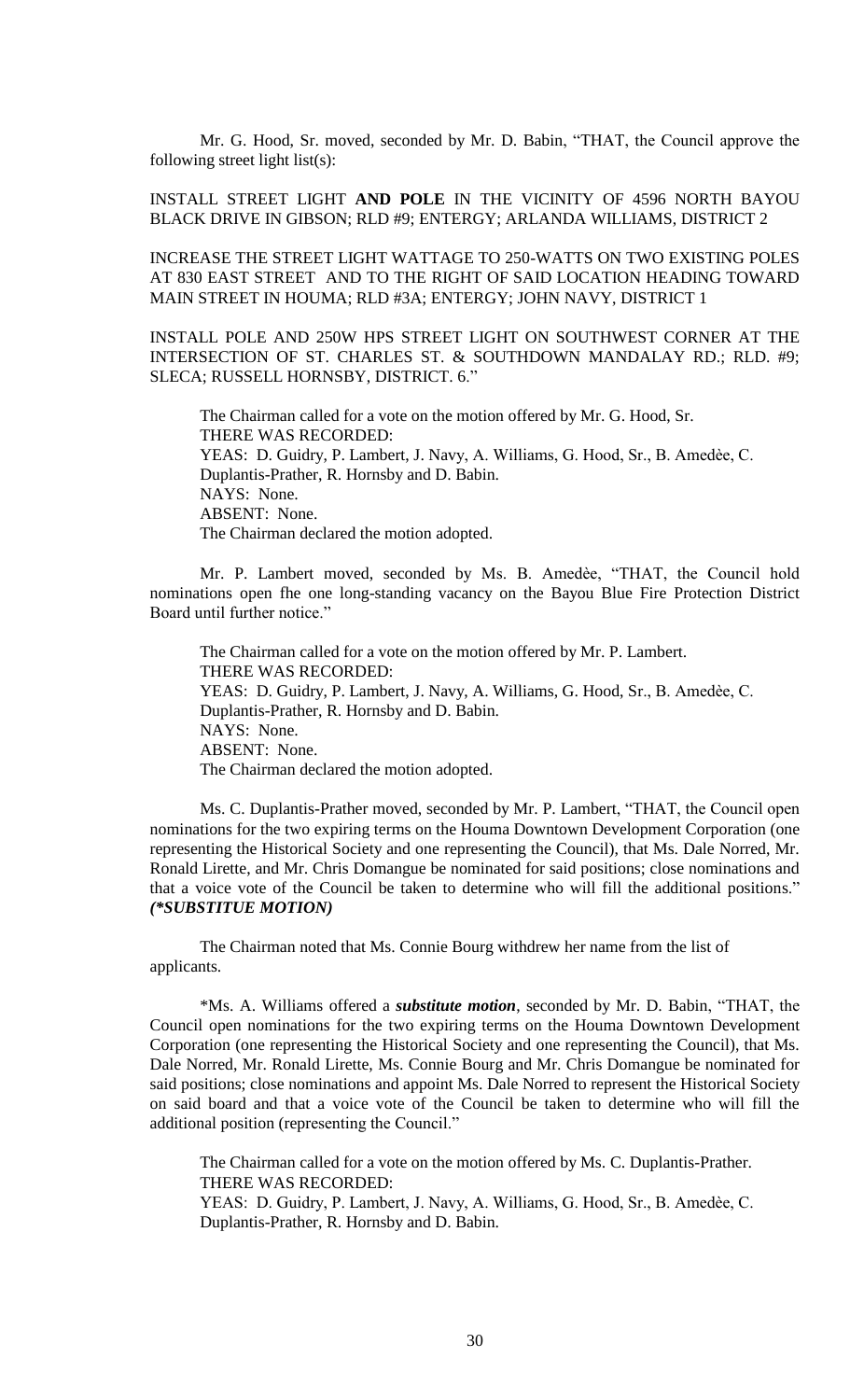NAYS: None. ABSENT: None. The Chairman declared the motion adopted.

- Voting to appoint Mr. Ronald Lirette:
- J. Navy A. Williams G. Hood, Sr. B. Amedѐe C. Duplantis-Prather R. Hornsby D. Babin Voting to appoint Mr. Chris Domangue:
- D. Guidry
- P. Lambert

Council Minute Clerk T. Triggs announced the votes tallied for the one expiring term on the Houma Downtown Development Corporation (representative for the Council) and they were recorded as follows: seven (7) votes for Mr. Ronald Lirette and two (2) votes for Mr. Chris Domangue.

The Chairman stated that, as per the above voice vote, Mr. Ronald Lirette is appointed to serve a term on the Houma Downtown Development Corporation to represent the Council.

Mr. D. Babin moved, seconded by Ms. C. Duplantis-Prather, "THAT, the Council hold nomination open for the one vacancy, due to a resignation on the Terrebonne Economic Development Authority, (individual must be a resident of Terrebonne Parish and either a proprietor, partner or officer of a business within Terrebonne Parish), until the next Council meeting."

The Chairman called for a vote on the motion offered by Mr. D. Babin. THERE WAS RECORDED: YEAS: D. Guidry, P. Lambert, J. Navy, A. Williams, G. Hood, Sr., B. Amedèe, C. Duplantis-Prather, R. Hornsby and D. Babin. NAYS: None. ABSENT: None. The Chairman declared the motion adopted.

Mr. D. Babin moved, seconded by Mr. G. Hood, Sr., "THAT, the Council hold nominations open for the one expiring term on the Recreation District No. 3A Board until the next Council meeting."

The Chairman called for a vote on the motion offered by Mr. D. Babin. THERE WAS RECORDED: YEAS: D. Guidry, P. Lambert, J. Navy, A. Williams, G. Hood, Sr., B. Amedèe, C. Duplantis-Prather, R. Hornsby and D. Babin. NAYS: None. ABSENT: None. The Chairman declared the motion adopted.

Ms. C. Duplantis-Prather moved, seconded by Ms. A. Williams, "THAT, the Council open nominations for the one vacancy due to a resignation on the Terrebonne Parish Tree Board, nominate Ms. Linda Brashier; close nominations and appoint Ms. Linda Brashier to serve on the Terrebonne Parish Tree Board."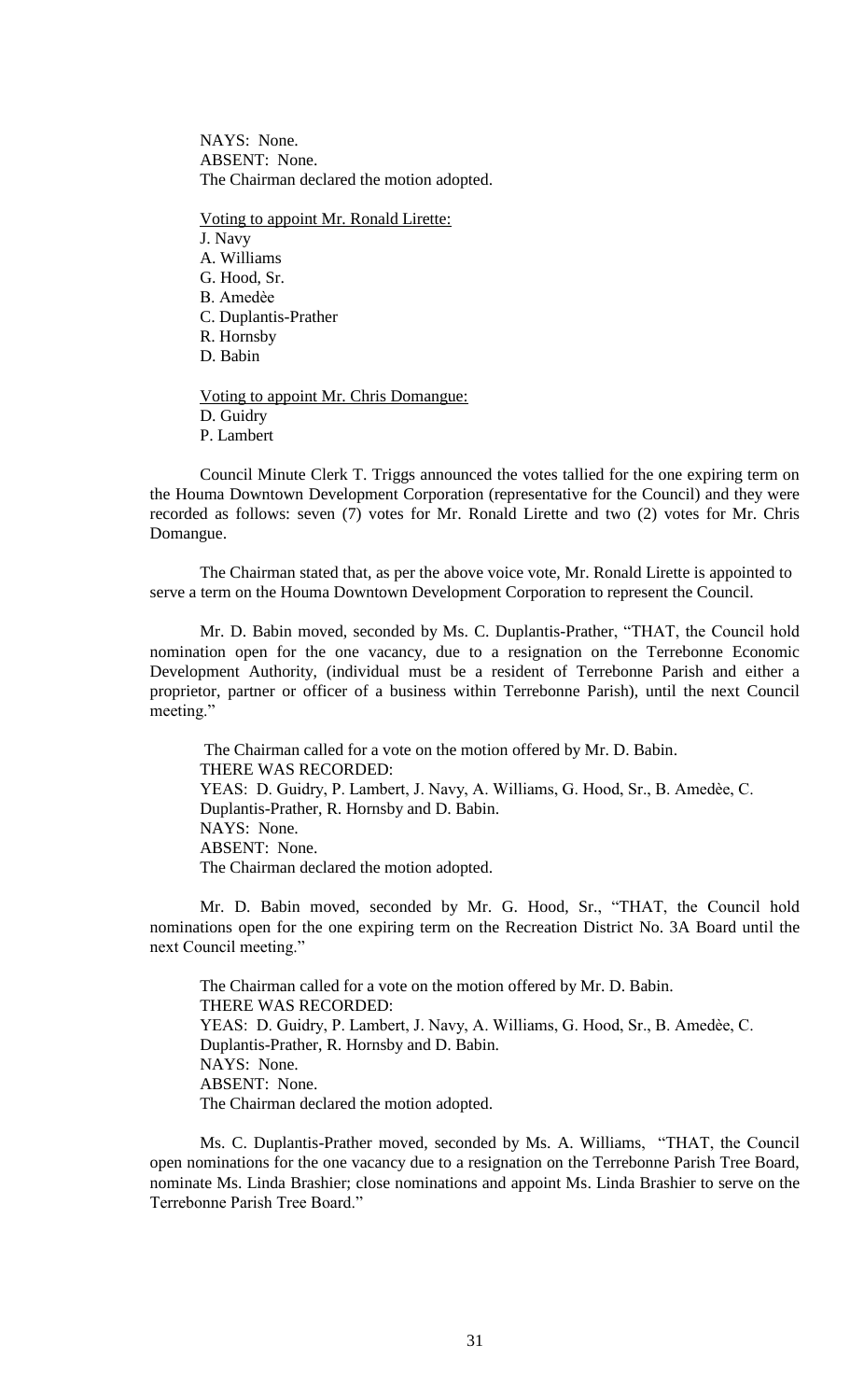The Chairman called for a vote on the motion offered by Ms. C. Duplantis-Prather. THERE WAS RECORDED: YEAS: D. Guidry, P. Lambert, J. Navy, A. Williams, G. Hood, Sr., B. Amedèe, C. Duplantis-Prather, R. Hornsby and D. Babin. NAYS: None. ABSENT: None. The Chairman declared the motion adopted.

The Chairman announced the following vacancies, which he noted will be handled as per the usual procedure:

- Three (3) expiring terms on the Terrebonne Parish Port Commission.
- Two (2) expiring terms on the Houma-Terrebonne Public Trust Finance.
- Two (2) expiring terms on the 911 Communications District Board (one representing South Terrebonne; outside USD City Limits and one representing Medical Services).
- One (1) vacancy on the TGMC Hospital Service District No. 1 Board of Commissioners representing the Medical Society.
- Two (2) expiring terms on the Bayou Blue Fire Protection District Board.
- Two (2) expiring terms on the Bayou Cane Fire Protection District Board.
- Two (2) expiring terms on the Coteau Fire Protection District Board.
- Two (2) expiring terms on the Fire Protection District No. 4 Board.
- Two (2) expiring terms on the Fire Protection District No. 5 Board.
- Two expiring terms on the Fire Protection District No. 6 Board.
- Two (2) expiring terms on the Fire Protection District No. 7 Board.
- Two (2) expiring terms on the Fire Protection District No. 8 Board.
- Two (2) expiring terms on the Fire Protection District No. 9 Board.
- Three (2) expiring terms on the Fire Protection District No. 10 Board.
- Three (3) expiring terms on the Schriever Fire Protection District Board.
- Two (2) expiring terms on the Village East Fire Protection District Board.
- One (1) expiring term on the Houma Area Convention and Visitors' Bureau.
- One (1) expiring term on the Recreation District No. 7 Board.
- One (1) expiring term on the South La. Wetlands Discovery Center.
- One (1) vacancy on the Recreation District No. 6 Board.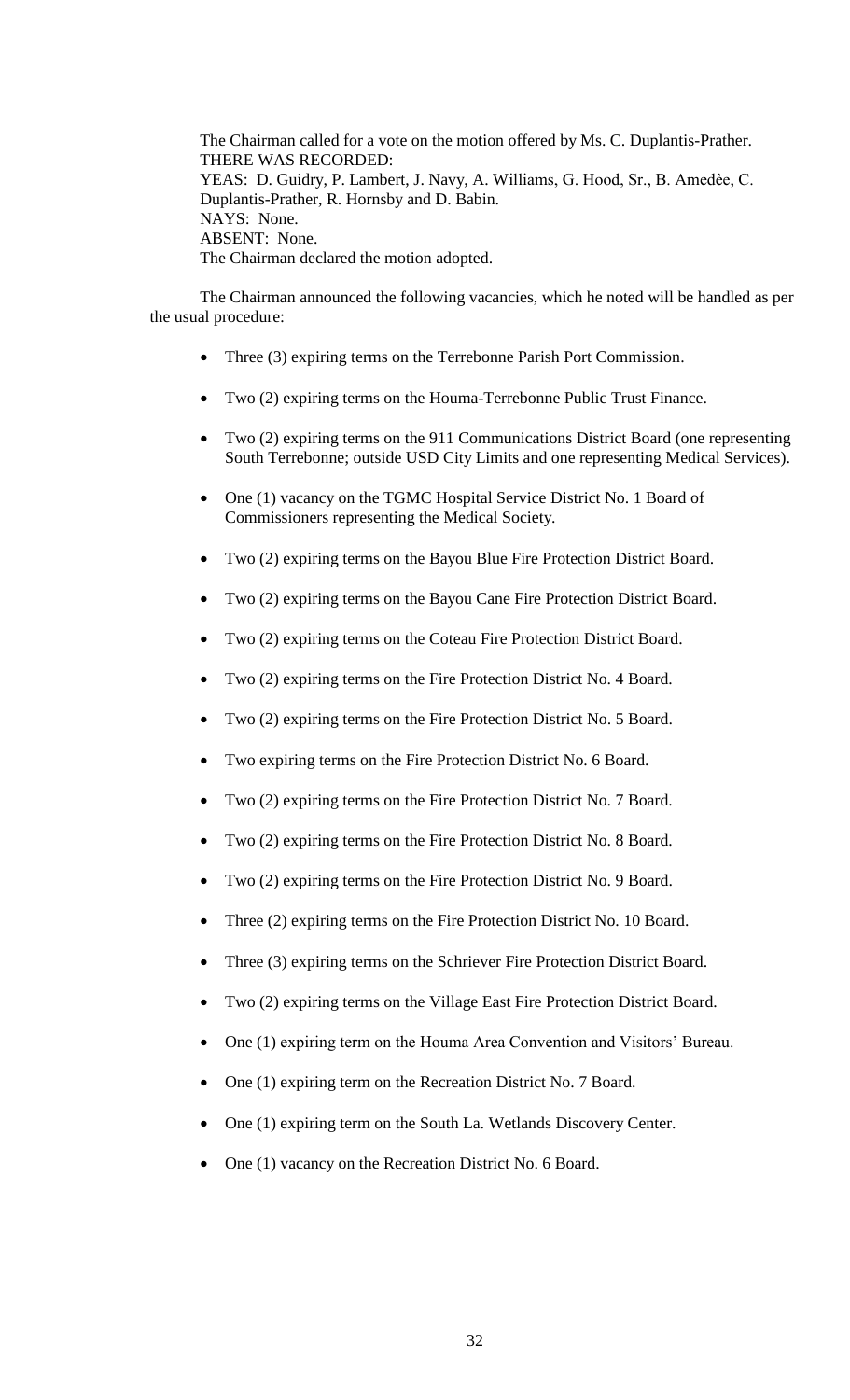Councilman J. Navy wishes to remind the public that a  $\frac{1}{2}$  cent sales tax for the Terrebonne Parish School System has been placed on the December  $6<sup>th</sup>$  election ballot for consideration by voters.

Under Agenda Item 7B - Announcements, Council Members:

- Councilman P. Lambert thanked the parishioners of the Sacred Heart Church of Jesus for a wonderful 150 Year Anniversary celebration.
- Councilwoman B. Amedѐe announced to the public that due to new legislation the voting polls will not open until 7:00 a.m. instead of the normal 6:00 a.m. time.
- Councilwoman C. Duplantis-Prather suggested that every pet owner have their pets spayed or neutered to help control the pet population and asked that if a stray animal is found, please contact the Animal Shelter at (985) 873-6709.
- Councilwoman C. Duplantis-Prather reminded citizens of Terrebonne Parish of the election on this Saturday in the December and to cast their vote.
- Councilman G. Hood, Sr. explained clarification purposes that he is not against the use of body cameras for police officers nor is he against new technology needed to enhance the police department; but that his major concern is the cost of the upgrades and the cost effectiveness regarding the current budget.
- Councilman D. Guidry requested that the residents along Hwy 56 be cautious if they travel along this roadway because of the construction on Ward 7 Levee is underway.
- Councilman J. Navy announced to the public that the design phase of the Mechanicville Community Center is underway and offered special thanks to Senator Norby Chabert and State Representative Gordon Dove for all of their help with this project.
- Councilwoman A. Williams announced to the public that the Annual Christmas Parade is Friday, December 5. Please come out and join this event.
- Councilwoman B. Amedèe announced to the public that the Houma Terrebonne Community Band will be having their Christmas concert on Saturday, December 13<sup>th</sup> inside of the Southland Mall at the J. C. Penney Court. The event begins at 6:30 p.m. and is free and open to the public.

Under Agenda Item 7A – Parish President Michel Claudet announced the following:

- For the 17<sup>th</sup> consecutive year, Chief Finance Officer Jamie Elfert and her staff have been awarded the Certificate of Achievement for Excellence in Financial Reporting by the Government Finance Officers Association of the United States and Canada.
- Terrebonne native Quvenhanѐ Wallis was recently featured in Parade magazine and will have the lead role in the upcoming film "Annie". Congratulations to her for her outstanding achievements.

Mr. G. Hood, Sr. moved, seconded by Mr. J. Navy, "THAT, there being no further business to come before the Council the meeting be adjourned."

The Chairman called for a vote on the motion offered by Mr. G. Hood, Sr. THERE WAS RECORDED: YEAS: D. Guidry, P. Lambert, J. Navy, A. Williams, G. Hood, Sr., B. Amedèe, C. Duplantis-Prather, R. Hornsby and D. Babin. NAYS: None. ABSENT: None. The Chairman declared the motion adopted and the meeting adjourned at 7:14 p.m.

# TAMMY E. TRIGGS, MINUTE CLERK